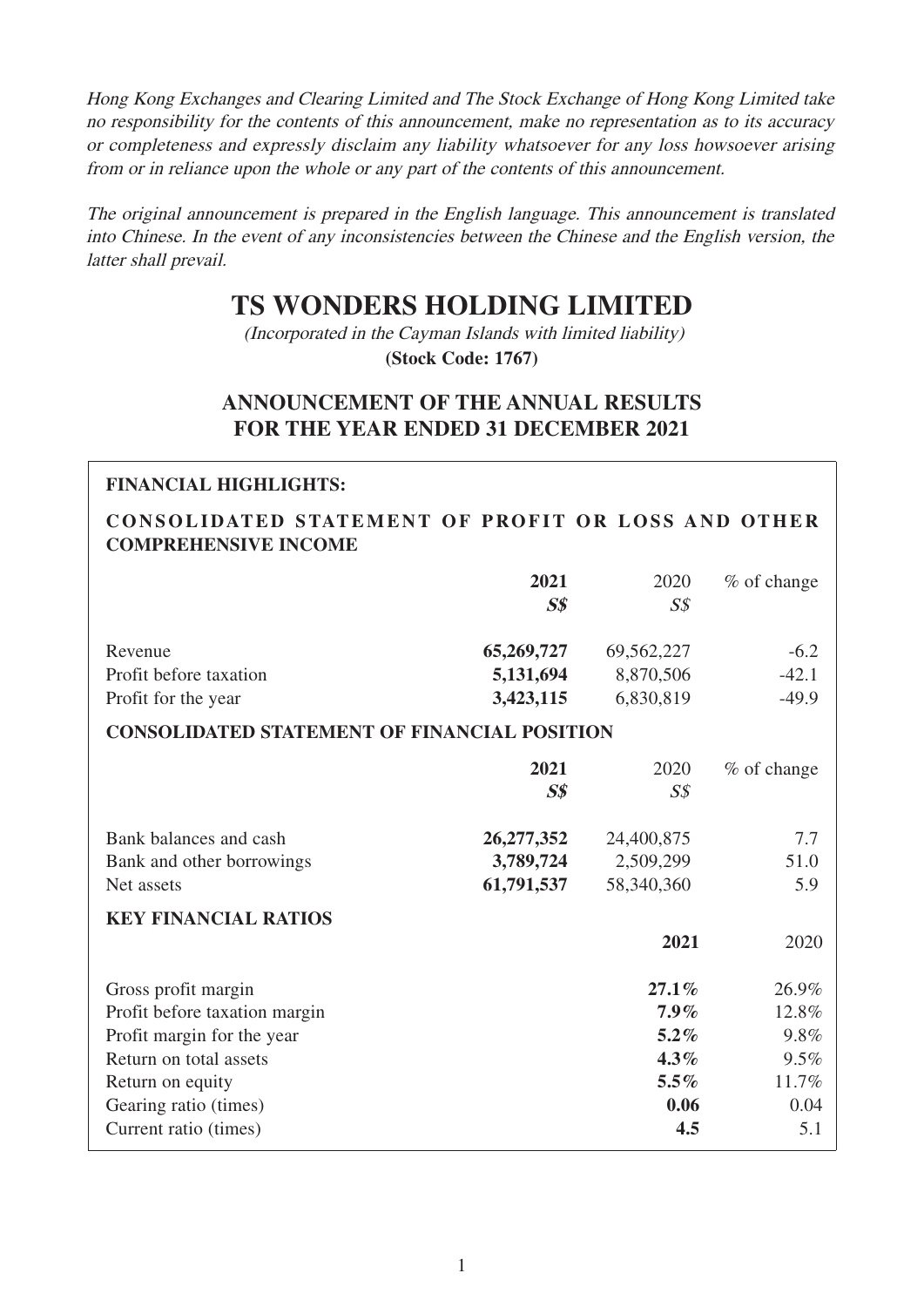#### **FINANCIAL INFORMATION**

The board (the "Board") of directors (the "Directors", each a "Director") of TS Wonders Holding Limited (the "Company") hereby announces the audited annual results of the Company and its subsidiaries (collectively the "Group") for the year ended 31 December 2021 together with the comparative figures for the year ended 31 December 2020 and selected explanatory notes. All amounts set out in this announcement are presented in Singapore Dollars ("S\$") unless otherwise indicated.

### **CONSOLIDATED STATEMENT OF PROFIT OR LOSS AND OTHER COMPREHENSIVE INCOME**

For the year ended 31 December 2021

|                                                                       | <b>Note</b>    | 2021           | 2020           |
|-----------------------------------------------------------------------|----------------|----------------|----------------|
|                                                                       |                | S <sub>s</sub> | $S\mathcal{S}$ |
| <b>Revenue</b>                                                        | $\overline{4}$ | 65,269,727     | 69,562,227     |
| Cost of sales                                                         |                | (47, 585, 347) | (50,878,961)   |
| <b>Gross profit</b>                                                   |                | 17,684,380     | 18,683,266     |
| Other income                                                          | $\mathfrak{I}$ | 348,752        | 923,823        |
| Other gains and losses                                                | 6              | (260, 373)     | (157, 878)     |
| Selling and distribution expenses                                     |                | (3,475,292)    | (2,954,517)    |
| Administrative expenses                                               |                | (9,039,146)    | (7,475,492)    |
| Finance costs                                                         | 7              | (126, 627)     | (148, 696)     |
| <b>Profit before taxation</b>                                         |                | 5,131,694      | 8,870,506      |
| Income tax expense                                                    | 8              | (1,708,579)    | (2,039,687)    |
| Profit for the year                                                   | $\mathcal{G}$  | 3,423,115      | 6,830,819      |
| Other comprehensive income (expense)                                  |                |                |                |
| Item that may be reclassified subsequently to<br>profit or loss:      |                |                |                |
| Exchange differences on translation of<br>foreign operation           |                | (264, 583)     | 17,614         |
| Item that will not be reclassified subsequently to<br>profit or loss: |                |                |                |
| Revaluation of property, plant and equipment,                         |                |                |                |
| net of tax                                                            |                | 292,645        | (91,960)       |
| Other comprehensive income (expense)                                  |                |                |                |
| for the year                                                          |                | 28,062         | (74, 346)      |
| Total profit and other comprehensive income                           |                |                |                |
| for the year, net of tax                                              |                | 3,451,177      | 6,756,473      |
| Basic earnings per share (S\$ cents)                                  | 10             | 0.34           | 0.68           |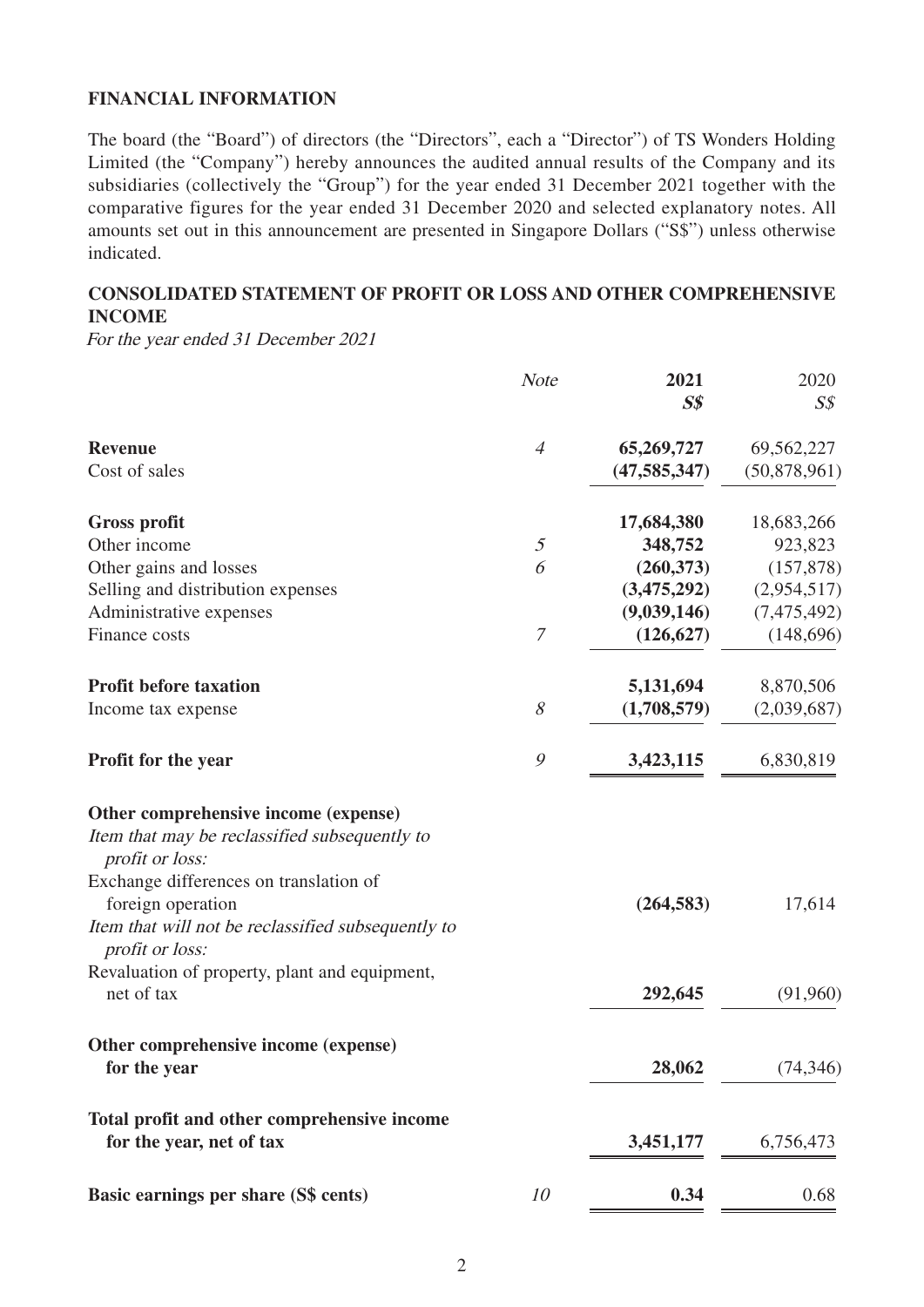# **CONSOLIDATED STATEMENT OF FINANCIAL POSITION**

As at 31 December 2021

|                                                                                 | <b>Note</b> | 2021<br>S <sub>s</sub>  | 2020<br>$S\mathcal{S}$  |
|---------------------------------------------------------------------------------|-------------|-------------------------|-------------------------|
| <b>ASSETS</b>                                                                   |             |                         |                         |
| <b>Non-current assets</b>                                                       |             | 22,769,087              | 21,200,795              |
| Property, plant and equipment<br>Right-of-use assets                            |             | 1,110,966               | 1,112,811               |
| Investment property                                                             |             | 2,078,154               |                         |
| Deposit                                                                         |             |                         | 493,384                 |
|                                                                                 |             | 25,958,207              | 22,806,990              |
| <b>Current assets</b>                                                           |             |                         |                         |
| Inventories                                                                     |             | 12,371,706              | 10,636,795              |
| Trade receivables                                                               | 11          | 12,818,625              | 13,156,360              |
| Other receivables, deposits and prepayments<br>Derivative financial instruments |             | 1,252,943               | 872,228                 |
| Bank balances and cash                                                          |             | 41,957<br>26, 277, 352  | 4,545<br>24,400,875     |
|                                                                                 |             |                         |                         |
|                                                                                 |             | 52,762,583              | 49,070,803              |
| <b>LIABILITIES</b><br><b>Current liabilities</b>                                |             |                         |                         |
| Trade and other payables                                                        | 12          | 9,189,627               | 6,798,189               |
| Derivative financial instruments                                                |             | 108,234                 | 237,308                 |
| Lease liabilities                                                               |             | 190,882                 | 180,756                 |
| Bank and other borrowings                                                       |             | 725,115                 | 670,281                 |
| Income tax payable                                                              |             | 1,479,399               | 1,824,755               |
|                                                                                 |             | 11,693,257              | 9,711,289               |
| <b>Net current assets</b>                                                       |             | 41,069,326              | 39,359,514              |
| <b>Total assets less current liabilities</b>                                    |             | 67,027,533              | 62,166,504              |
| <b>Non-current liabilities</b>                                                  |             |                         |                         |
| Lease liabilities                                                               |             | 1,076,394               | 1,076,621               |
| Bank and other borrowings                                                       |             | 3,064,609               | 1,839,018               |
| Deferred tax liabilities                                                        |             | 1,094,993               | 910,505                 |
|                                                                                 |             | 5,235,996               | 3,826,144               |
| <b>Net assets</b>                                                               |             | 61,791,537              | 58,340,360              |
| <b>EQUITY</b>                                                                   |             |                         |                         |
| <b>Capital and reserves</b>                                                     |             |                         |                         |
| Share capital<br>Share premium                                                  |             | 1,725,820<br>13,487,471 | 1,725,820<br>13,487,471 |
| Other reserve                                                                   |             | (332,000)               | (332,000)               |
| Merger reserve                                                                  |             | 299,994                 | 299,994                 |
| Revaluation reserve                                                             |             | 11,969,643              | 11,676,998              |
| <b>Translation reserve</b>                                                      |             | (1,854,416)             | (1,589,833)             |
| Accumulated profits                                                             |             | 36,495,025              | 33,071,910              |
|                                                                                 |             | 61,791,537              | 58,340,360              |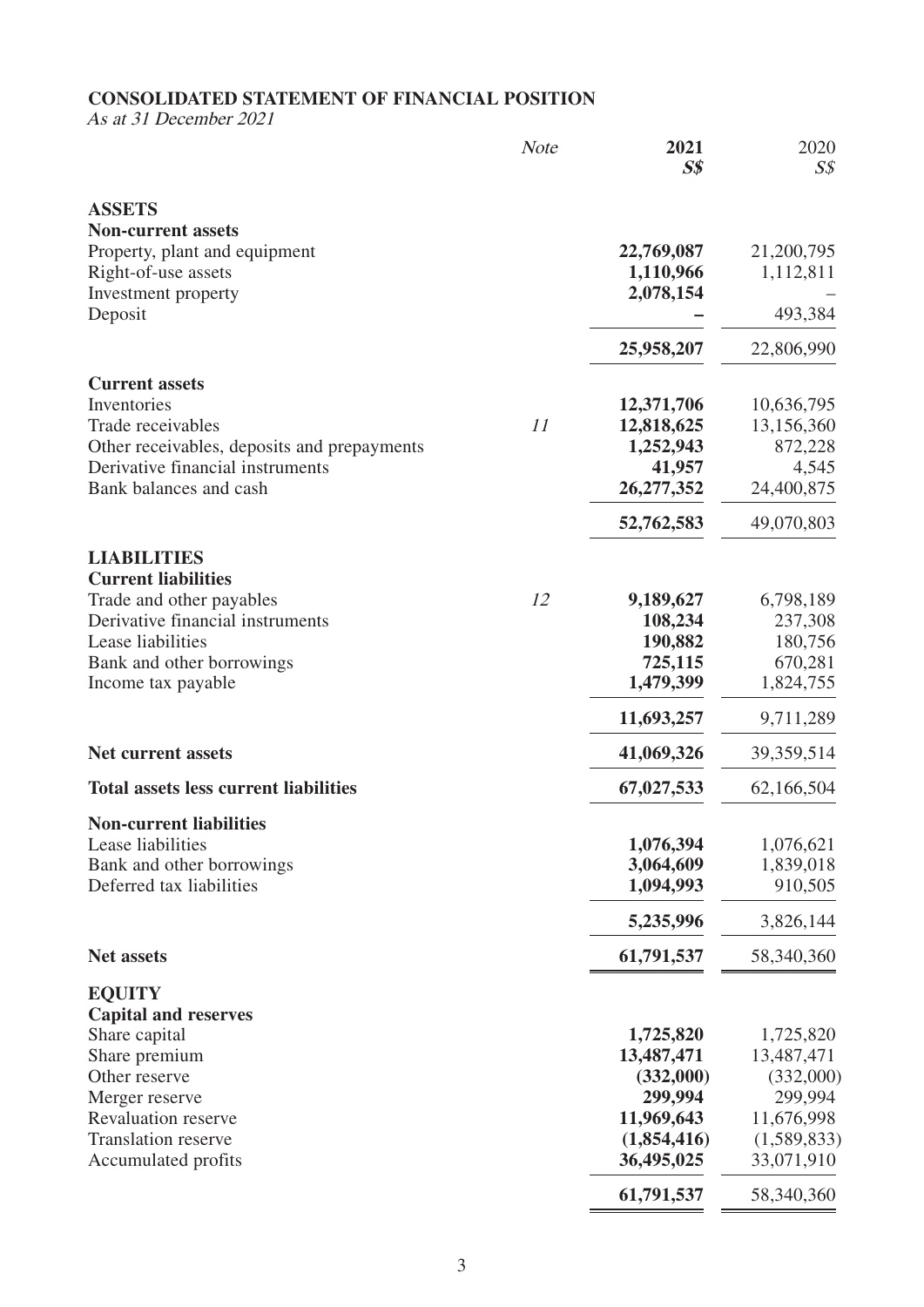#### **NOTES TO THE CONSOLIDATED FINANCIAL STATEMENTS**

For the year ended 31 December 2021

#### **1. GENERAL**

The Company was incorporated in the Cayman Islands as an exempted company and registered in the Cayman Islands with limited liability under the Companies Law, Cap. 22 (Law 3 of 1961, as combined and revised) of the Cayman Islands on 19 April 2018. The Company was registered with the Registrar of Companies in Hong Kong as a non-Hong Kong company under Part 16 of the Hong Kong Companies Ordinance (the "Companies Ordinance") on 23 May 2018 and the principal place of business in Hong Kong is Room 901, 9th Floor, Prosperity Tower, No. 39 Queen's Road Central, Central, Hong Kong. Its registered office and principal place of business are located at Windward 3, Regatta Office Park, PO Box 1350, Grand Cayman KY1-1108, Cayman Islands and 255 Pandan Loop, Singapore 128433, respectively. The shares of the Company have been listed on the Main Board of The Stock Exchange of Hong Kong Limited (the "Stock Exchange") with effect from 14 January 2019 (the "Listing Date").

The Company is an investment holding company and its subsidiaries are principally engaged in the production, packaging and retailing of food products. Its parent and ultimate holding company is SWL Limited, a company incorporated in the British Virgin Islands with limited liability. Its ultimate controlling shareholders are Mdm. Han Yew Lang, Ms. Lim Seow Yen, Mr. Lim Fung Yee, Mr. Lim Fung Chor, Mr. Loo Soon Hock James and Ms. Ong Liow Wah who are family members.

The consolidated financial statements are presented in S\$, which is also the functional currency of the Company.

#### **2. BASIS OF PRESENTATION OF CONSOLIDATED FINANCIAL STATEMENTS**

The annual results set out in the announcement do not constitute the Group's financial statements for the year ended 31 December 2021 but are extracted from those financial statements.

The financial statements have been prepared in accordance with all applicable International Financial Reporting Standards ("IFRS") which collective term includes all applicable individual IFRS, International Accounting Standards ("IAS") and Interpretations issued by the International Accounting Standards Board ("IASB"). These financial statements also comply with the disclosure requirements of the Companies Ordinance and the applicable disclosure provisions of the Rules Governing the Listing of Securities on the Stock Exchange ("Listing Rules").

#### **3. ADOPTION OF NEW AND REVISED STANDARDS**

Adoption of new and revised Standards – On 1 January 2021, the Group and the Company adopted all the new and revised International Financial Reporting Standards ("IFRS") pronouncements that are relevant to its operations. The adoption of these new/revised IFRS pronouncements does not result in changes to the Group's and the Company's accounting policies and has no material effect on the disclosures or on the amounts reported for the current or prior years.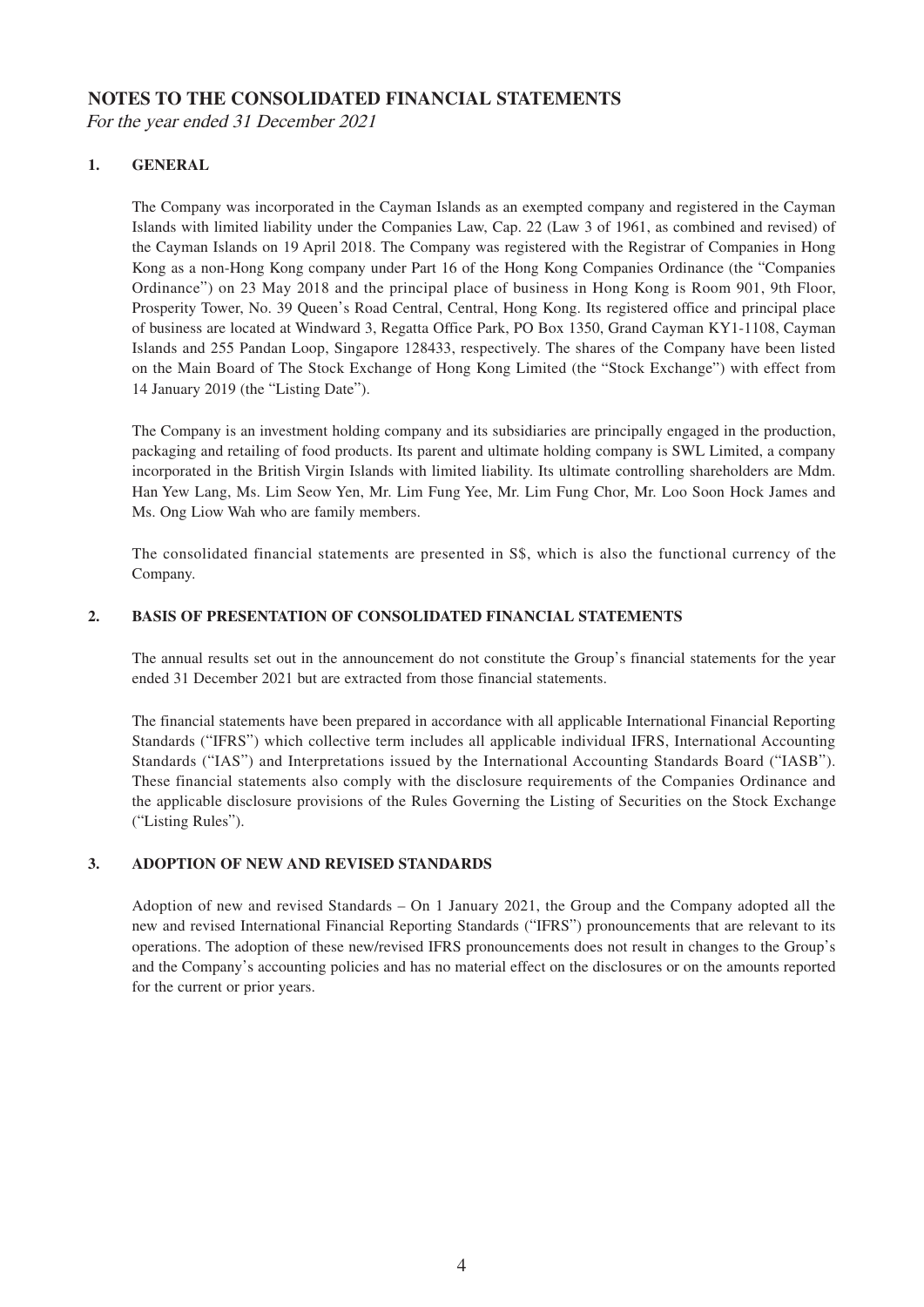#### **New and revised IFRS Standards ("IFRSs") in issue but not yet effective**

At the date of authorisation of these financial statements, the Group has not applied the following new and revised IFRSs that have been issued but are not yet effective:

| Property Plant and Equipment – Proceeds before Intended use <sup>1</sup> |
|--------------------------------------------------------------------------|
|                                                                          |
|                                                                          |
| Financial Reporting Standards, IFRS 9 Financial Instruments,             |
|                                                                          |
|                                                                          |
|                                                                          |
|                                                                          |
|                                                                          |
|                                                                          |

<sup>1</sup> Effective for annual periods beginning on or after 1 January 2022, with early application permitted.

<sup>2</sup> Effective for annual periods beginning on or after 1 January 2023.

<sup>3</sup> Effective for annual periods beginning on or after 1 January 2023, with early application permitted.

<sup>4</sup> Effective date is deferred indefinitely.

The directors do not expect that the adoption of the Standards listed above will have a material impact on the financial statements of the Group in future periods.

#### **4. REVENUE AND SEGMENT INFORMATION**

Revenue represents the fair value of amounts received and receivable from the sale of food products, which can largely be grouped under nuts and chips, which also represents the revenue from contracts with customers.

Information is reported to the executive Directors of the Company, which are also the Chief Operating Decision Makers (the "CODM") of the Group, for the purposes of resource allocation and assessment of segment performance focuses on the types of products sold and in respect of the "Nuts" and "Chips" operations. In current year, the CODM review the profits by type of product sold instead of overall results of the Group. Accordingly, the comparative figure is disclosed with segment result. No operating segments have been aggregated in arriving at the reportable segments of the Group.

Specifically, the Group's reportable segments under IFRS 8 are as follows:

- (i) Nuts,
- (ii) Chips; and
- (iii) Others.

Others mainly include items such as disposable towels which are normally sold together with the nuts and chips products to food and beverages companies.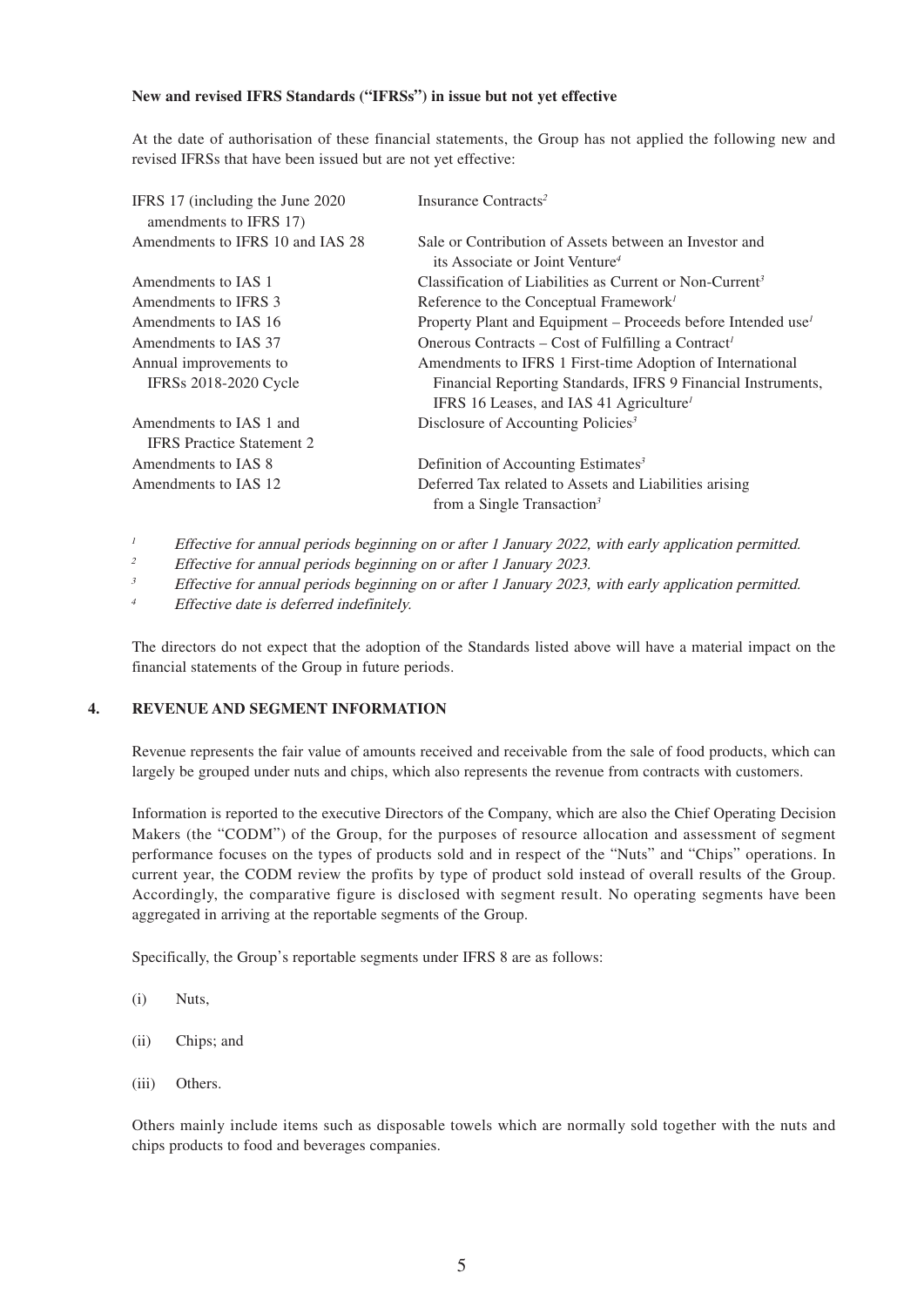#### **Segment revenue and results**

The following is a breakdown of the Group's revenue and results by reportable segments:

|             | For the year ended 31 December |                |              |            |
|-------------|--------------------------------|----------------|--------------|------------|
|             | <b>Revenue</b>                 |                | Gross profit |            |
|             | 2021                           | 2020           | 2021         | 2020       |
|             | $S\$$                          | $S\mathcal{S}$ | $S\$         | S\$        |
| <b>Nuts</b> | 47,298,366                     | 50,611,699     | 12,917,938   | 13,590,663 |
| Chips       | 16,179,724                     | 17,489,566     | 4,260,008    | 4,667,510  |
| Others      | 1,791,637                      | 1,460,962      | 506,434      | 425,093    |
| Total       | 65,269,727                     | 69,562,227     | 17,684,380   | 18,683,266 |

#### **Geographical information**

The Group principally operates in Singapore and Malaysia, which are the place of domicile of respective group entities. Geographical segmental revenue is based on the geographical location of the end customers.

|                                                                | For the year ended 31 December |                |
|----------------------------------------------------------------|--------------------------------|----------------|
|                                                                | 2021                           | 2020           |
|                                                                | $S\$                           | $S\mathcal{S}$ |
| Singapore                                                      | 41,115,399                     | 39,595,455     |
| Malaysia                                                       | 14, 103, 574                   | 15,881,052     |
| The People's Republic of China (including Hong Kong and Macau) | 7,679,659                      | 11,612,353     |
| Others <sup>(Note)</sup>                                       | 2,371,095                      | 2,473,367      |
| Total                                                          | 65,269,727                     | 69,562,227     |

#### Note:

Others include India, the United Kingdom and Indonesia.

#### **5. OTHER INCOME**

|                                  | For the year ended 31 December |                |
|----------------------------------|--------------------------------|----------------|
|                                  | 2021                           | 2020           |
|                                  | S <sub>s</sub>                 | $S\mathcal{S}$ |
| Government grants <sup>(1)</sup> | 249,560                        | 615,083        |
| Interest income <sup>(2)</sup>   | 53,952                         | 259,537        |
| Rental income                    | 32,211                         | 11,818         |
| Others                           | 13,029                         | 37,385         |
|                                  | 348,752                        | 923,823        |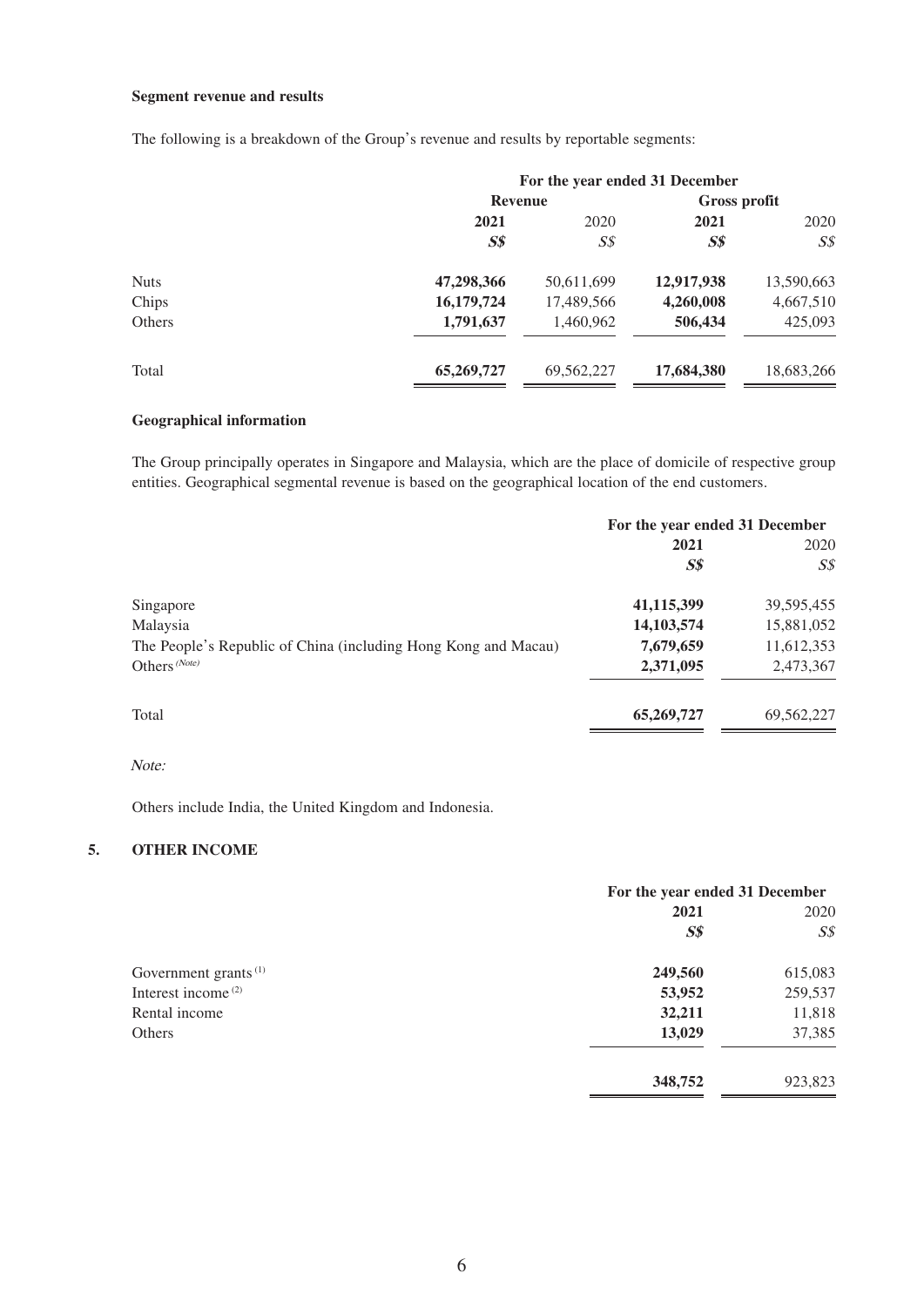#### Notes:

1) The government grants received during the year ended 31 December 2021 and 2020 mainly comprised support measures by the government which aimed to aid businesses in coping with challenges arising from the Covid-19 pandemic. As certain of these measures were phased out, government grants decreased for the year ended 31 December 2021.

Other government grants comprised the Wage Credit Scheme, the Special Employment Credit and Jobs Growth Incentive by the Singapore government. These are all compensation for expenses or losses already incurred or for the purpose of giving immediate financial support to the Group with no future related costs.

2) Interest income received during the year ended 31 December 2020 mainly comprised interest income from the unutilised net proceeds from the Company's share offer which was placed as fixed deposits with maturity of between six months and one year and was matured during 2020. For the year ended 31 December 2021, interest income decreased due to lower interest rates.

#### **6. OTHER GAINS AND LOSSES**

|                                                     | For the year ended 31 December |            |
|-----------------------------------------------------|--------------------------------|------------|
|                                                     | 2021                           | 2020       |
|                                                     | S <sub>s</sub>                 | S\$        |
| Gain on lease modification                          | 5,832                          | 5,423      |
| Gain on disposal of property, plant and equipment   | 39,000                         | 3,444      |
| Foreign exchange gain, net                          | 7,378                          | 68,885     |
| Fair value loss on investment property              | $(264,779)^{(2)}$              | (1)        |
| Fair value loss on derivative financial instruments | (47, 804)                      | (235, 630) |
|                                                     | (260, 373)                     | (157, 878) |

#### Notes:

#### 1) Property has since been designated for the Group's own use.

#### 2) Property was newly acquired during the year ended 31 December 2021.

#### **7. FINANCE COSTS**

|                               |         | For the year ended 31 December |  |
|-------------------------------|---------|--------------------------------|--|
|                               | 2021    | 2020                           |  |
|                               | $S\$    | $S\mathcal{S}$                 |  |
| Interest on bank loans        | 51,216  | 74,177                         |  |
| Interest on lease liabilities | 75,411  | 74,519                         |  |
|                               | 126,627 | 148,696                        |  |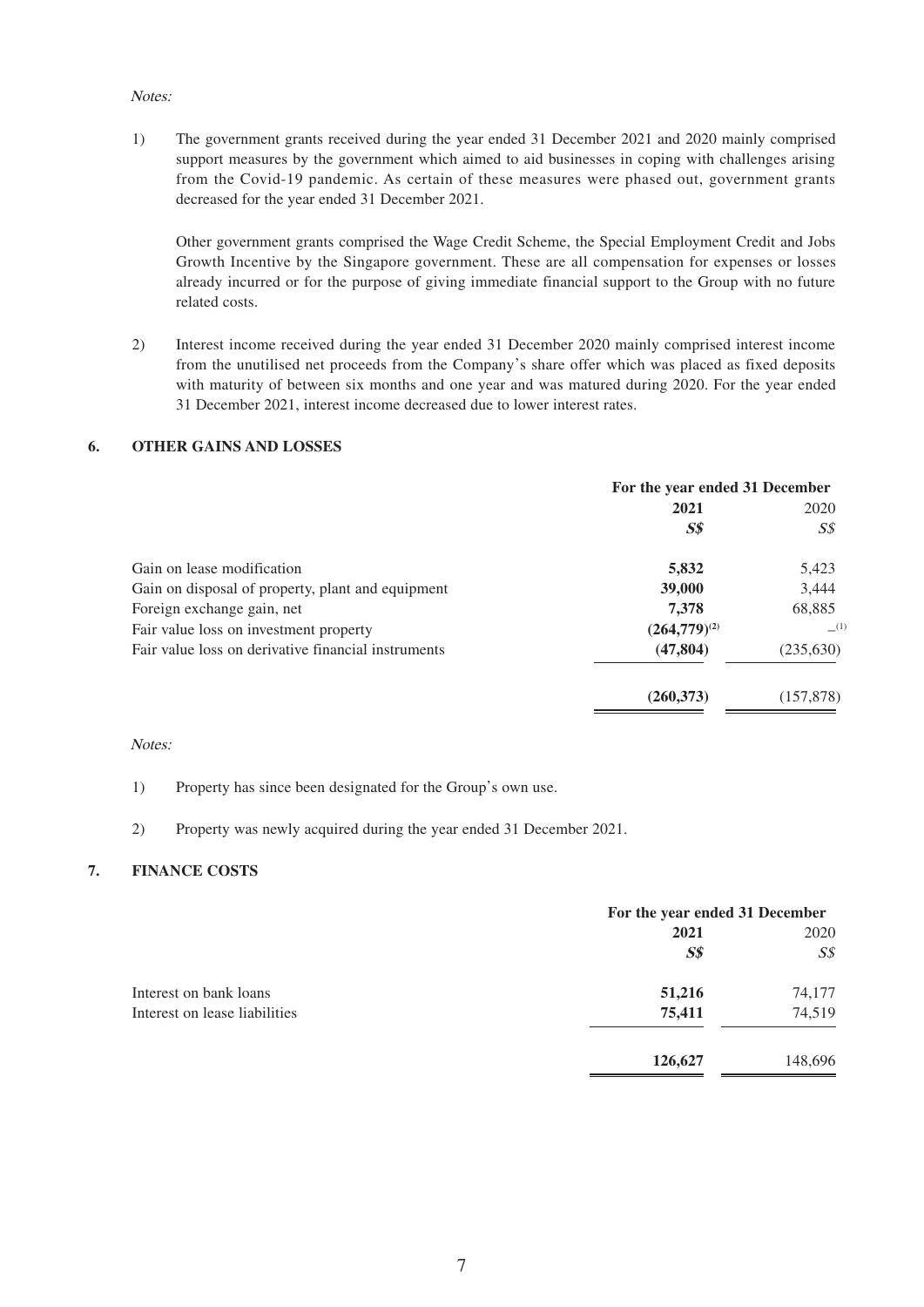#### **8. INCOME TAX EXPENSE**

|                                                        | For the year ended 31 December |                |
|--------------------------------------------------------|--------------------------------|----------------|
|                                                        | 2021                           | 2020           |
|                                                        | $S\$                           | $S\mathcal{S}$ |
| Tax expense comprises:                                 |                                |                |
| Current income tax                                     |                                |                |
| Current year                                           | 1,571,102                      | 2,087,469      |
| Over provision in prior year                           | (54, 629)                      | (74, 843)      |
|                                                        | 1,516,473                      | 2,012,626      |
| Withholding tax                                        | 3,660                          | 3,962          |
| Deferred tax                                           |                                |                |
| Current year                                           | 125,003                        | (66, 292)      |
| Under provision in prior year                          | 69,500                         | 97,126         |
| Effect of revaluations of assets for taxation purposes | (6,057)                        | (7, 735)       |
|                                                        | 188,446                        | 23,099         |
|                                                        | 1,708,579                      | 2,039,687      |

Singapore Corporate Income Tax is calculated at 17% of the estimated assessable profit, determined based on financial year end date of the group of companies. Singapore incorporated companies can enjoy 75% tax exemption on the first S\$10,000 of chargeable income and a further 50% tax exemption on the next S\$190,000 of chargeable income.

In Malaysia, the standard corporate tax rate is 24% for the year ended 31 December 2020 and 2021.

The income tax expense for the year can be reconciled to the profit before taxation per the consolidated statement of profit or loss and other comprehensive income as follows:

|                                                         | For the year ended 31 December |            |
|---------------------------------------------------------|--------------------------------|------------|
|                                                         | 2021                           | 2020       |
|                                                         | $S\$                           | S\$        |
| Profit before taxation                                  | 5,131,694                      | 8,870,506  |
| Tax at applicable tax rate of 17%                       | 872,388                        | 1,507,986  |
| Effect of different tax rates of subsidiaries operating |                                |            |
| in other jurisdiction                                   | 147,913                        | 222,929    |
| Tax effect of expenses not deductible for tax purpose   | 600,835                        | 351,248    |
| Tax effect of income not taxable for tax purpose        | (46, 834)                      | (110, 137) |
| Reversal of temporary difference from transfer of       |                                |            |
| investment property to property, plant and equipment    |                                | (64, 013)  |
| Effect of tax concessions and partial tax exemptions    | (59, 925)                      | (82, 885)  |
| Under provision in prior year                           | 14,871                         | 22,283     |
| Effect of revaluations of assets for taxation purposes  | (6,057)                        | (7, 735)   |
| Withholding tax                                         | 3,660                          | 3,962      |
| Others                                                  | 181,728                        | 196,049    |
|                                                         | 1,708,579                      | 2,039,687  |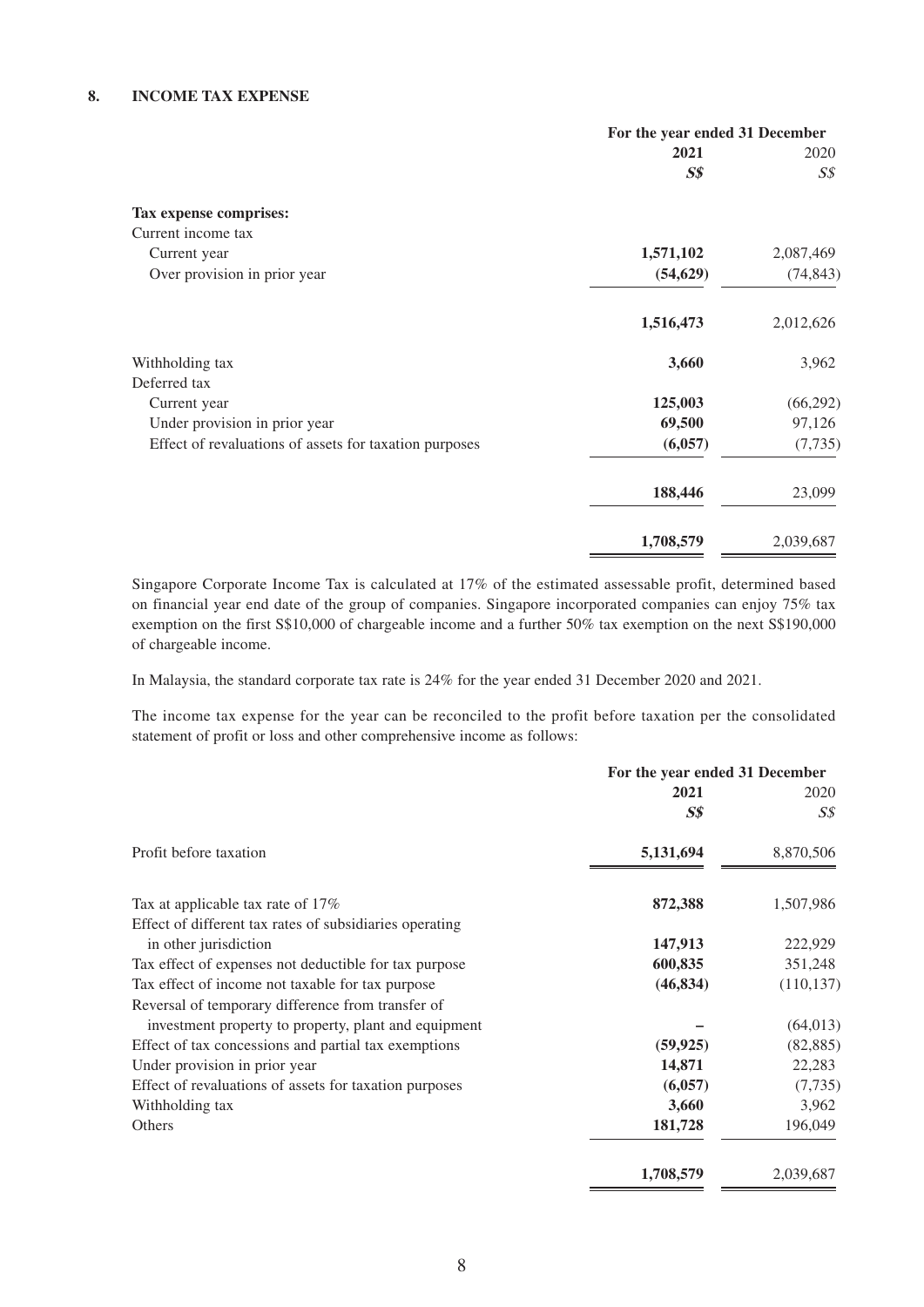#### **9. PROFIT FOR THE YEAR**

Profit for the year has been arrived at after charging (crediting):

|                                                        | For the year ended 31 December |                |
|--------------------------------------------------------|--------------------------------|----------------|
|                                                        | 2021                           | 2020           |
|                                                        | S <sub>s</sub>                 | S <sub>S</sub> |
| Depreciation of property, plant and equipment          | 1,702,525                      | 1,724,916      |
| Annual audit fee:                                      |                                |                |
| - Paid to auditors of the Company                      | 176,500                        | 169,000        |
| - Paid to other auditors                               | 31,780                         | 28,888         |
| Non-audit fees paid to other auditors                  | 5,513                          | 18,080         |
| Directors' remuneration                                | 3,463,906                      | 3,515,000      |
| Other staff costs                                      |                                |                |
| - Salaries and other benefits                          | 6,267,262                      | 6,366,446      |
| - Contributions to Central Provident Fund and          |                                |                |
| Employees' Provident Fund                              | 502,821                        | 483,573        |
| Total staff costs                                      | 10,233,989                     | 10,365,019     |
| Inventories recognised as cost of sales                | 39,441,065                     | 43,009,326     |
| Gross rental income from investment property           | (32,211)                       | (11, 818)      |
| Amount recognised in profit or loss relating to leases |                                |                |

#### **(Disclosure required by IFRS 16)**

|                                             | 2021<br>$S\$ | 2020<br>S\$ |
|---------------------------------------------|--------------|-------------|
| Depreciation expense on right-of-use assets | 195,147      | 195,762     |
| Interest expense on lease liabilities       | 75,411       | 74.024      |
| Expense relating to short-term leases       | 46,892       | 25,198      |

The total cash outflow for leases amount to S\$299,617 and S\$279,070 for the year ended 31 December 2021 and 31 December 2020 respectively.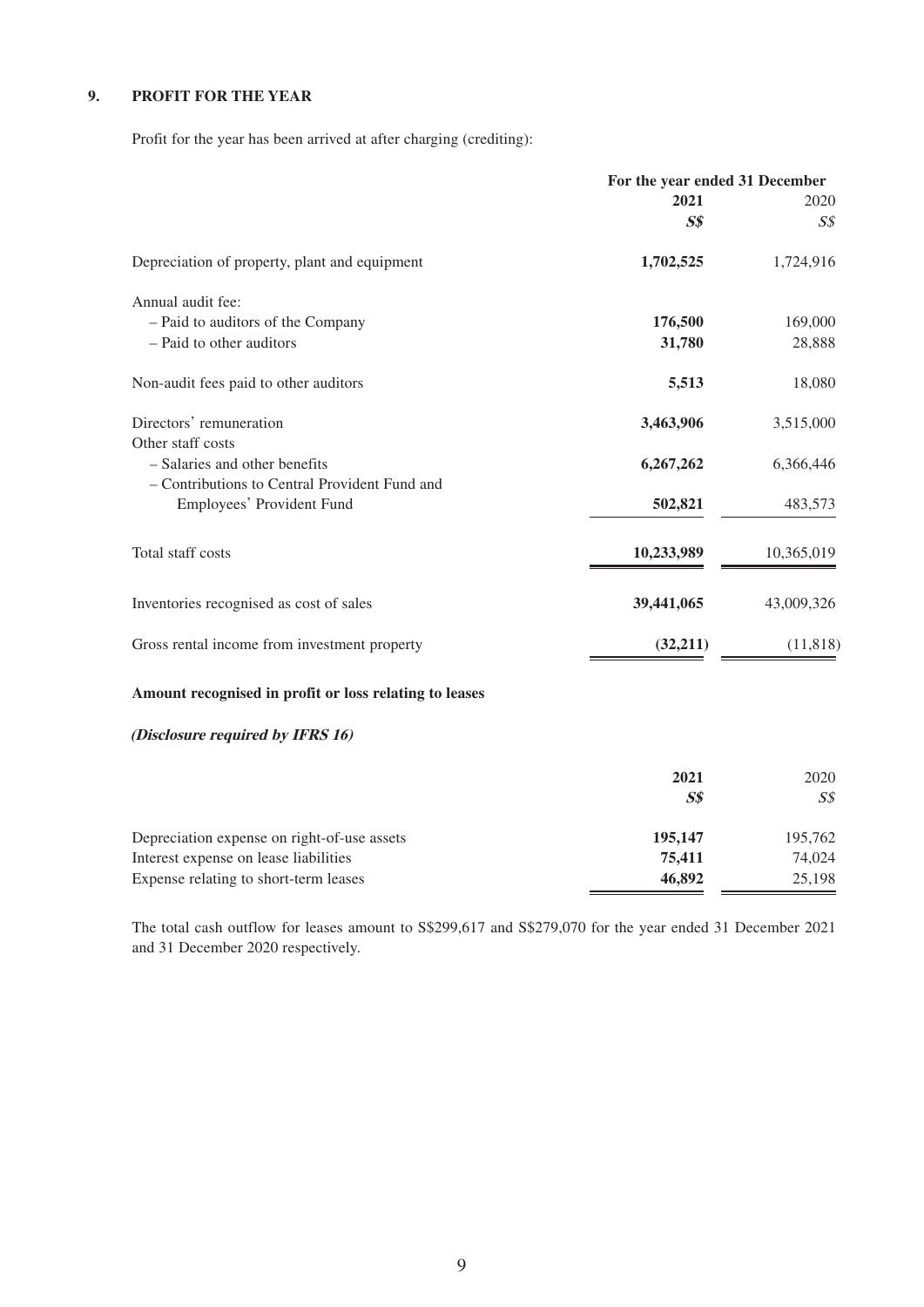#### **10. EARNINGS PER SHARE**

The calculation of the basic earnings per share attributable to owners of the Company is based on the following data:

|                                                                 | For the year ended 31 December |               |
|-----------------------------------------------------------------|--------------------------------|---------------|
|                                                                 | 2021                           | 2020          |
| Earnings:                                                       |                                |               |
| Profit for the year attributable to owners of the Company (S\$) | 3,423,115                      | 6,830,819     |
|                                                                 | 2021                           | 2020          |
| Number of shares:                                               |                                |               |
| Weighted average number of ordinary shares in issue (Note)      | 1,000,000,000                  | 1,000,000,000 |
| Basic earnings per share (S\$ cents)                            | 0.34                           | 0.68          |
|                                                                 |                                |               |

#### Note:

No diluted earnings per share were presented as there were no potential ordinary shares in issue during the years ended 31 December 2021 and 2020.

#### **11. TRADE RECEIVABLES**

|                   |            | As at 31 December |  |
|-------------------|------------|-------------------|--|
|                   | 2021       | 2020              |  |
|                   | $S\$       | $S\mathcal{S}$    |  |
| Trade receivables | 12,818,625 | 13,156,360        |  |

The Group grants credit terms to customers typically ranging from 7 to 60 days from the invoice date for trade receivables and certain sales require payment in cash upon delivery. The following is an aged analysis of trade receivables presented (based on the invoice date) which approximated the revenue recognition date at the end of each reporting period:

|                      | As at 31 December |                |  |
|----------------------|-------------------|----------------|--|
|                      | 2021              | 2020           |  |
|                      | S <sub>s</sub>    | $S\mathcal{S}$ |  |
| Within 30 days       | 7,158,711         | 8,003,947      |  |
| 31 days to 60 days   | 4,552,030         | 4,045,961      |  |
| 61 days to 90 days   | 1,004,537         | 1,101,376      |  |
| 91 days to 180 days  | 103,043           | 4,771          |  |
| 181 days to one year | 304               | 305            |  |
|                      | 12,818,625        | 13,156,360     |  |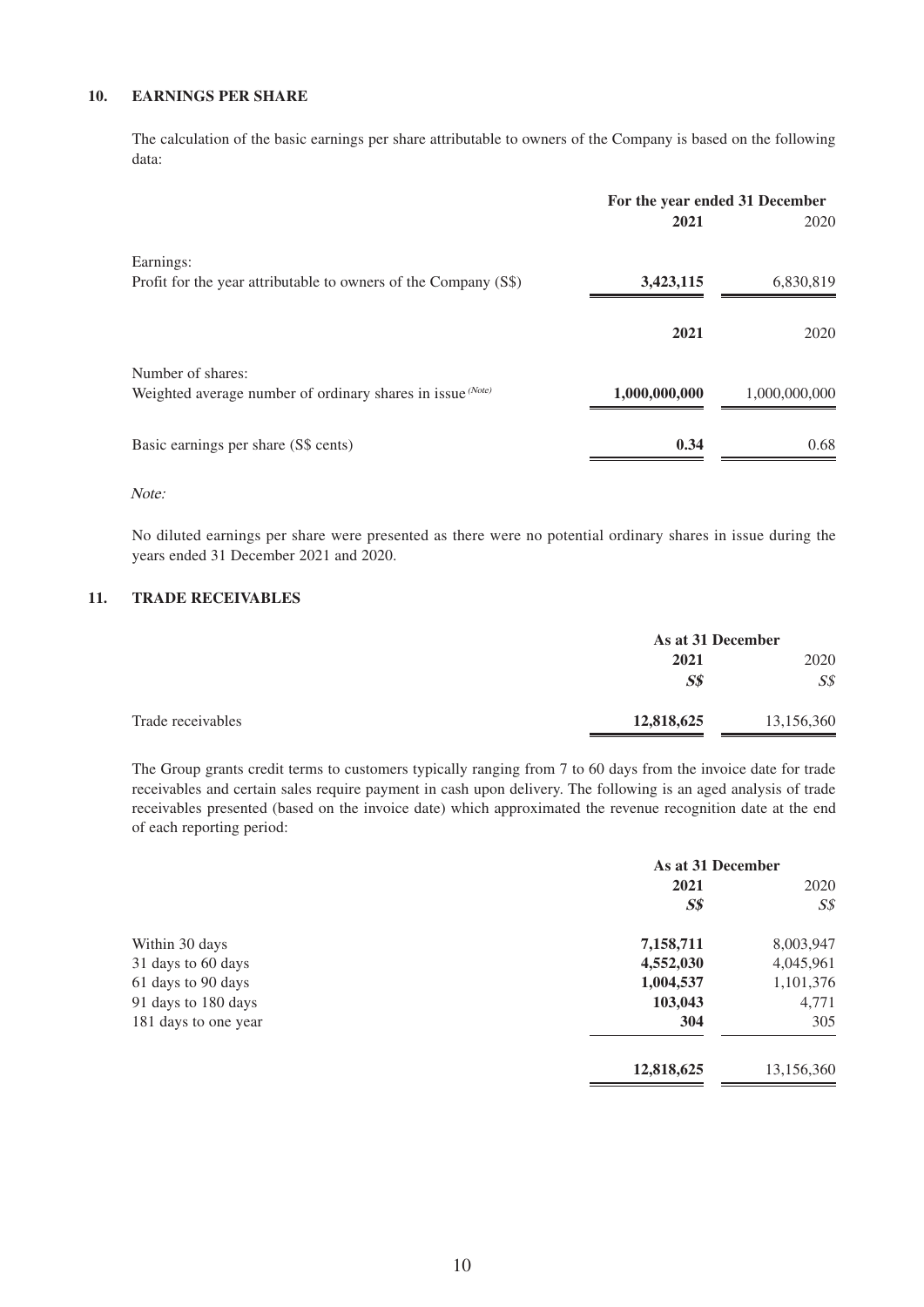#### **12. TRADE AND OTHER PAYABLES**

|                                   | As at 31 December |                |  |
|-----------------------------------|-------------------|----------------|--|
|                                   | 2021              | 2020           |  |
|                                   | S <sub>s</sub>    | $S\mathcal{S}$ |  |
| Trade payables                    | 4,603,668         | 3,151,033      |  |
| Accrued operating expenses        | 3,403,998         | 3,043,484      |  |
| Other payables:                   |                   |                |  |
| - Deferred grant income           |                   | 110,833        |  |
| - Advances from customers         | 45,496            | 29,872         |  |
| - Deposits received               | 33,088            | 11,601         |  |
| - Goods and services tax payables | 155,714           | 172,304        |  |
| $-$ Others                        | 947,663           | 279,062        |  |
|                                   | 4,585,959         | 3,647,156      |  |
|                                   | 9,189,627         | 6,798,189      |  |

The credit period on purchases from suppliers is between 7 to 30 days or payable upon delivery.

The following is an aged analysis of trade payables presented based on the invoice date at the end of each reporting period:

|                     | As at 31 December |                |
|---------------------|-------------------|----------------|
|                     | 2021              | 2020           |
|                     | S <sub>s</sub>    | $S\mathcal{S}$ |
| Within 30 days      | 3,476,148         | 1,981,482      |
| 31 days to 90 days  | 1,069,076         | 879,328        |
| 91 days to 180 days | 58,444            | 290,223        |
|                     | 4,603,668         | 3,151,033      |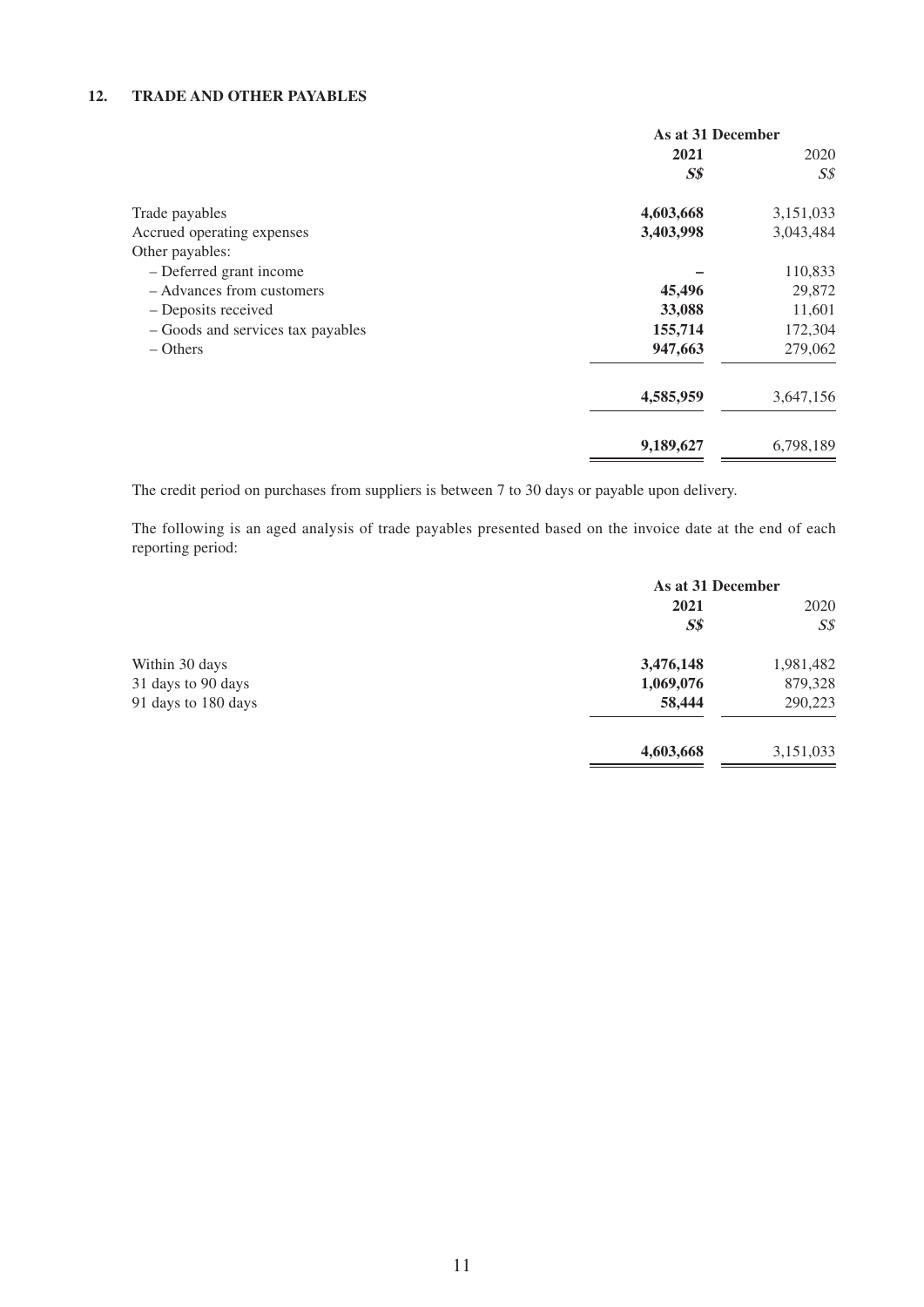#### **MANAGEMENT DISCUSSION AND ANALYSIS**

#### **BUSINESS REVIEW**

The Group which is headquartered in Singapore is primarily focused on the production, packaging and sale of nuts and chips with track record of more than 50 years. The Group's core products include roasted nuts, baked nuts, potato chips and cassava chips. The Group's products have been sold and distributed to over 10 countries, including Singapore, Malaysia, the People's Republic of China (the "PRC"), India, the United Kingdom and Indonesia. The Group principally sells its products on a wholesale basis to (i) key account customers which include supermarkets, hotels, airlines and original equipment manufacturer (OEM) customers; and (ii) distributors.

The Group is committed to delivering high quality and safe food products and continuously meeting consumers' expectations and complying with legal requirements. It implements comprehensive and strict quality assurance procedures throughout all stages of the production, from the procurement of raw materials to the packaging and delivery of the finished products. In this regard, the Group has been accredited with various certifications in relation to quality management and food safety.

The Group's revenue decreased by approximately S\$4.3 million or 6.2% from approximately S\$69.6 million for the year ended 31 December 2020 to approximately S\$65.3 million for the year ended 31 December 2021 mainly due to a non-recurring large order in 2020 from an OEM customer based in Hong Kong.

#### **Products**

The Group's revenue was primarily derived from the sale of nuts and chips. The following table sets forth a breakdown of the Group's revenue for the years ended 31 December 2021 and 31 December 2020:

| $S\$       | %         | $S\mathcal{S}$ | %                                      |
|------------|-----------|----------------|----------------------------------------|
| 47,298,366 | $72.5\%$  | 50,611,699     | 72.8%                                  |
| 16,179,724 | 24.8%     | 17,489,566     | 25.1%                                  |
| 1,791,637  | $2.7\%$   | 1,460,962      | 2.1%                                   |
| 65,269,727 | $100.0\%$ | 69,562,227     | 100.0%                                 |
|            | 2021      |                | For the year ended 31 December<br>2020 |

Note: Others mainly refer to items such as disposable towels which were normally sold together with nuts and chips products to food and beverages companies.

The sale of nuts and chips products accounted for approximately 72.5% and 24.8% of revenue respectively for the year ended 31 December 2021. The product mix between the sale of nuts and chips were relatively stable for the two years ended 31 December 2021.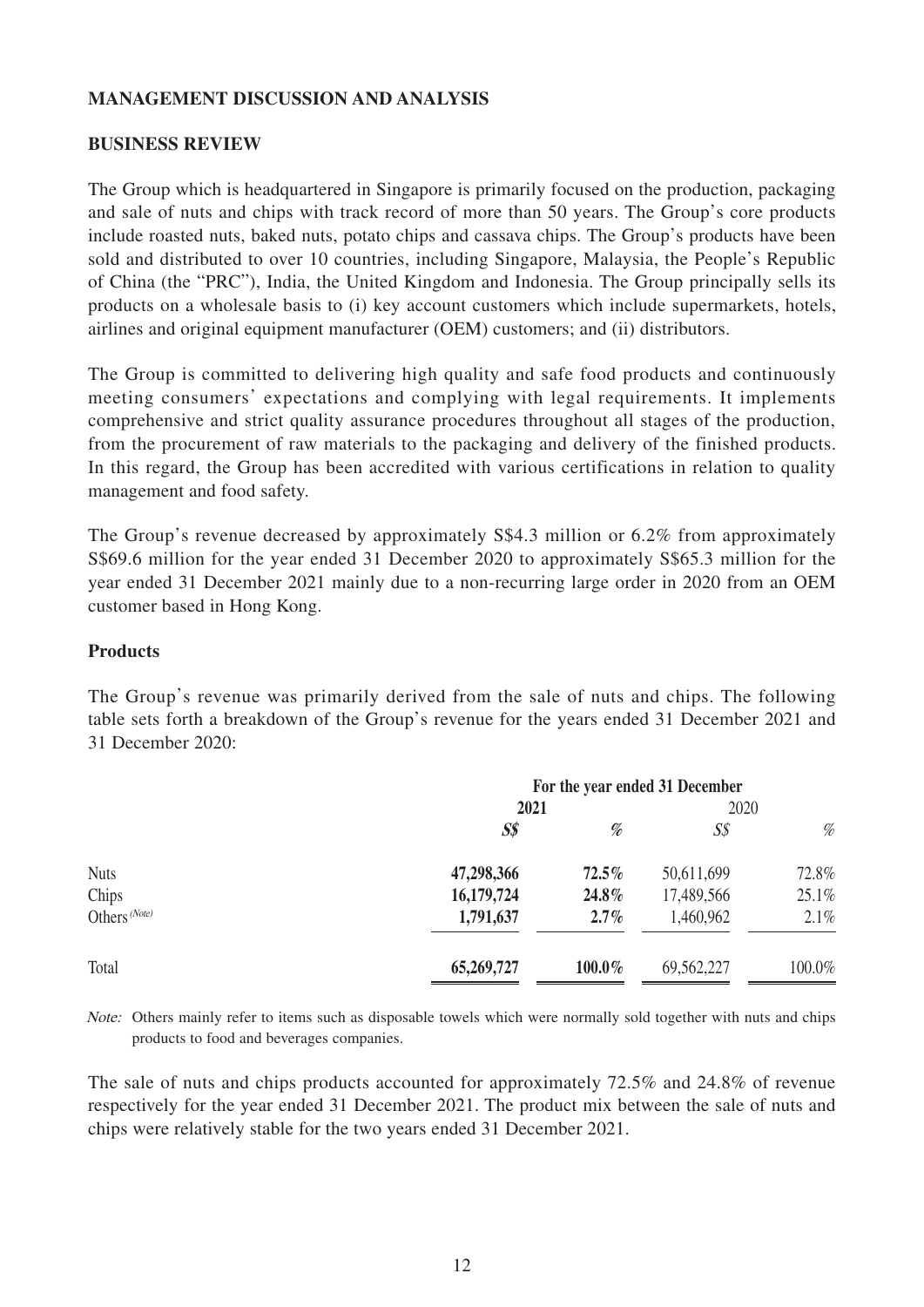#### **Geographical location**

The Group's products are sold and distributed to customers in over 10 countries. The table below sets forth the breakdown of revenue by geographical location of end customers for the years ended 31 December 2021 and 31 December 2020:

|                                         | For the year ended 31 December |          |                |        |
|-----------------------------------------|--------------------------------|----------|----------------|--------|
|                                         | 2021                           |          | 2020           |        |
|                                         | $S\$                           | %        | S <sub>S</sub> | %      |
| Singapore                               | 41,115,399                     | $63.0\%$ | 39, 595, 455   | 56.9%  |
| Malaysia                                | 14,103,574                     | $21.6\%$ | 15,881,052     | 22.8%  |
| The PRC (including Hong Kong and Macau) | 7,679,659                      | 11.8%    | 11,612,353     | 16.7%  |
| Others (Note)                           | 2,371,095                      | $3.6\%$  | 2,473,367      | 3.6%   |
| Total                                   | 65,269,727                     | 100.0%   | 69,562,227     | 100.0% |

Note: Others include India, the United Kingdom and Indonesia.

The Group's products were largely sold in Singapore and Malaysia which accounted for approximately 63.0% and 21.6% of total revenue respectively for the year ended 31 December 2021. The composition of sales from end consumers in the PRC decreased from approximately 16.7% for the year ended 31 December 2020 to approximately 11.8% for the year ended 31 December 2021 mainly due to a non-recurring large order in 2020 from an OEM customer based in Hong Kong.

#### **Gross profit**

The following table sets forth a breakdown of the Group's gross profit for the years ended 31 December 2021 and 31 December 2020:

|               | For the year ended 31 December |              |              |            |              |              |
|---------------|--------------------------------|--------------|--------------|------------|--------------|--------------|
|               |                                | 2021         |              |            | 2020         |              |
|               |                                |              | Gross profit |            |              | Gross profit |
|               | Revenue                        | Gross profit | margin       | Revenue    | Gross profit | margin       |
|               | $S\$                           | S\$          | %            | S\$        | S\$          | %            |
| <b>Nuts</b>   | 47,298,366                     | 12,917,938   | $27.3\%$     | 50,611,699 | 13,590,663   | 26.9%        |
| Chips         | 16,179,724                     | 4,260,008    | $26.3\%$     | 17,489,566 | 4,667,510    | 26.7%        |
| Others        | 1,791,637                      | 506,434      | $28.3\%$     | 1,460,962  | 425,093      | 29.1%        |
| Total/Overall | 65,269,727                     | 17,684,380   | $27.1\%$     | 69,562,227 | 18,683,266   | 26.9%        |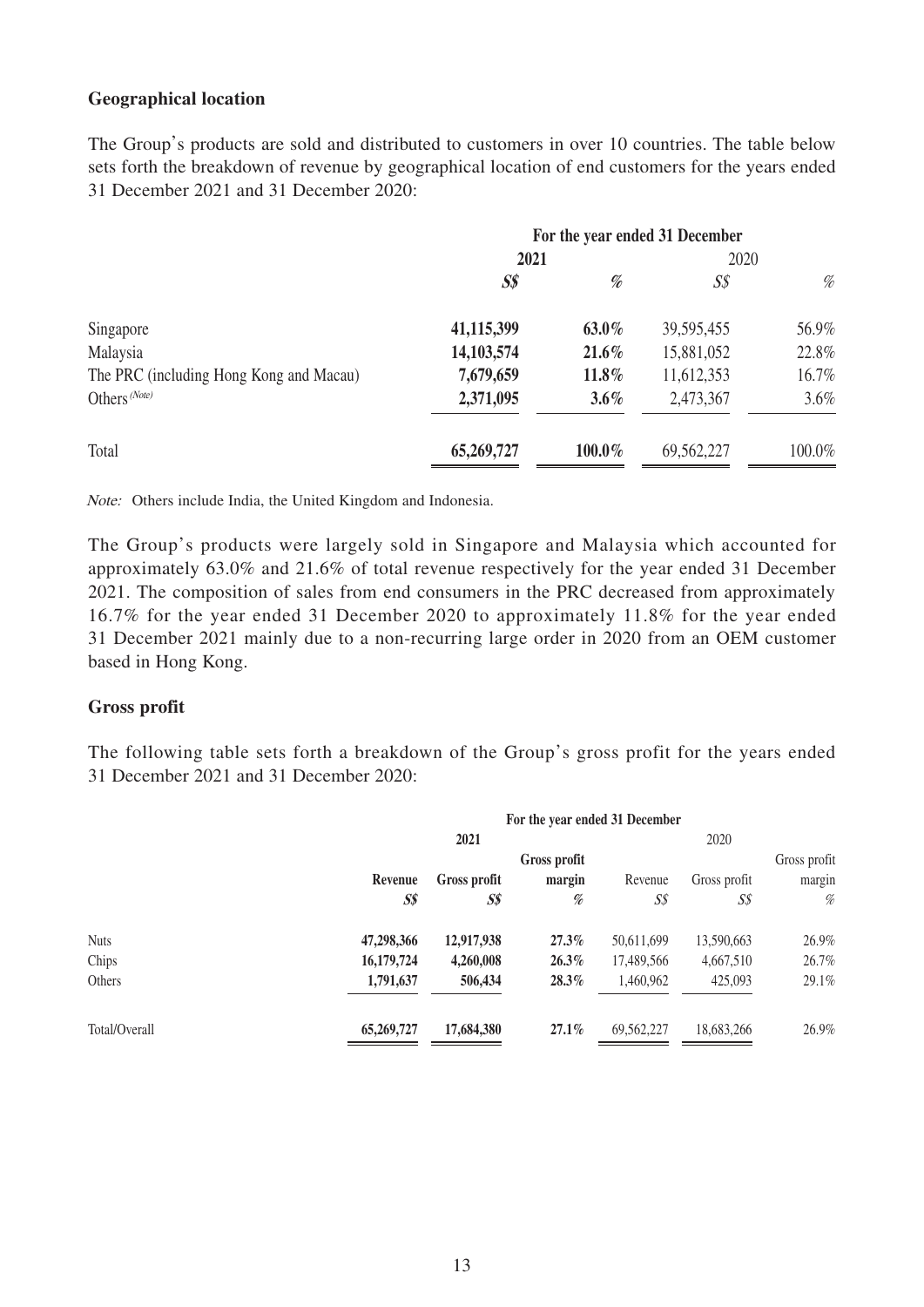The pricing of the Group's nuts and chips products are generally based on prices comparable to competitors for similar products.

The Group's gross profit margin for nuts increased from approximately 26.9% for the year ended 31 December 2020 to approximately 27.3% for the year ended 31 December 2021 mainly due to lower average cost of certain raw nuts, as the Group purchased in bulk from its suppliers.

The Group's gross profit margin for chips decreased from approximately 26.7% for the year ended 31 December 2020 to approximately 26.3% for the year ended 31 December 2021 due to higher average cost of fresh potatoes.

Overall, the Group's gross profit margin for the year increased from 26.9% for the year ended 31 December 2020 to 27.1% for the year ended 31 December 2021.

## **OUTLOOK AND STRATEGIES**

## **Economic performance in Singapore in the fourth quarter of 2021**

The Singapore economy grew by 6.1% on a year-on-year basis in the fourth quarter of 2021, moderating from the 7.5% growth in the third quarter of 2021. On a quarter-on-quarter seasonallyadjusted basis, the economy expanded by 2.3%, faster than the 1.5% growth recorded in the third quarter of 2021.

(Source: The Ministry of Trade and Industry, Singapore)

# **Overall economic performance in Singapore in 2021**

For the whole of 2021, the Singapore economy expanded by 7.6%, rebounding from the 4.1% contraction in 2020.

(Source: The Ministry of Trade and Industry, Singapore)

### **Economic outlook for 2022**

The Ministry of Trade and Industry, Singapore forecasted a gross domestic product growth for 2022 of between 3.0% and 5.0%.

Since the Economic Survey of Singapore in November 2021, Singapore's external demand outlook has deteriorated slightly as the global surge in Covid-19 cases caused by the spread of the highlytransmissible Omicron variant has led to a tightening of restriction measures in many economies. Meanwhile, global supply bottlenecks remain and are expected to persist throughout the first half of 2022, thereby constraining industrial production and GDP growth in some external economies in the near term. Persistent supply bottlenecks, alongside rising energy prices due to geopolitical tensions, have also exacerbated global inflationary pressures.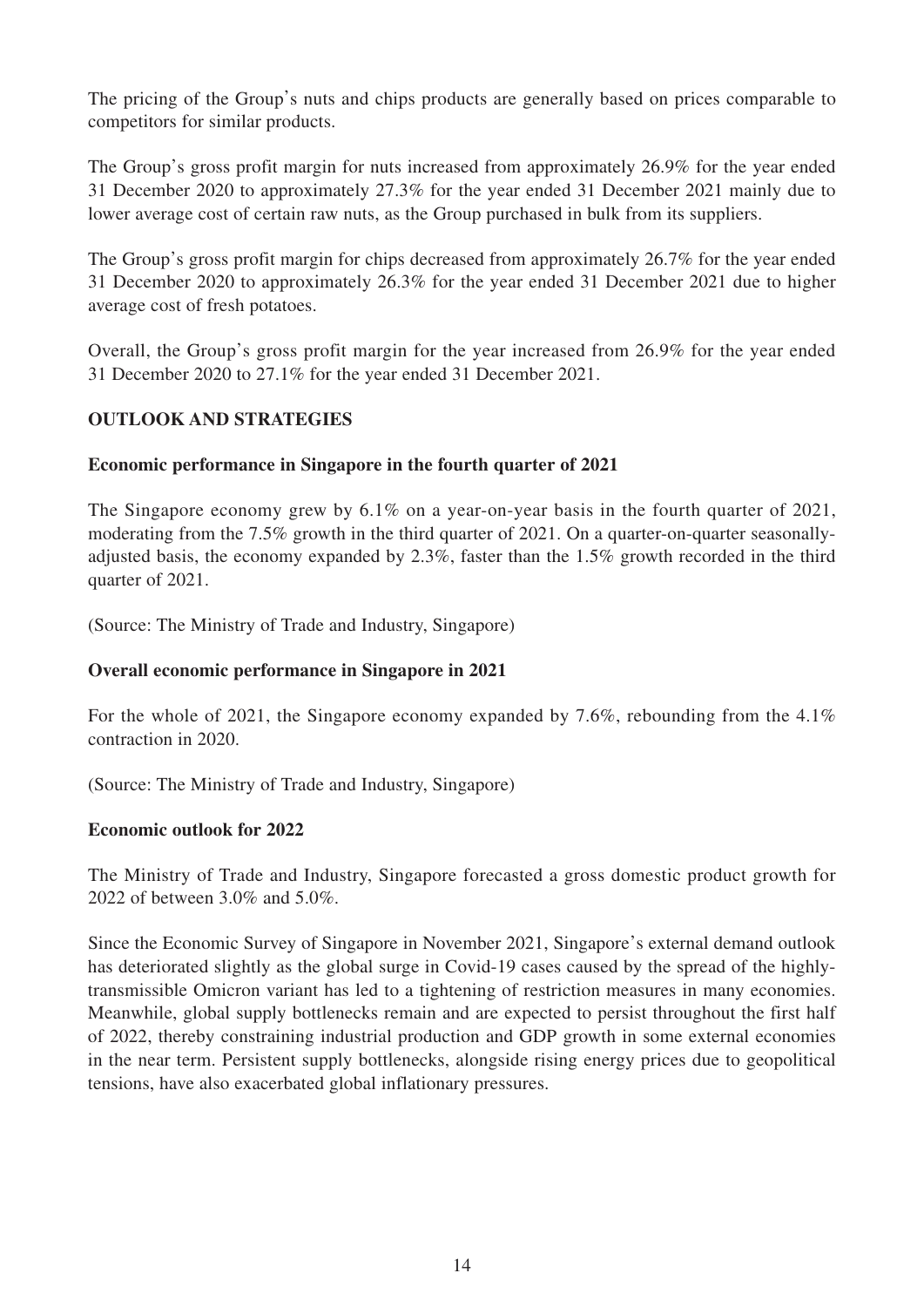In Asia, China's GDP growth is projected to slow down as its Covid-19 measures and property market slowdown continue to dampen consumption and investment growth respectively. Meanwhile, the key Southeast Asian economies of Malaysia, Thailand and Indonesia are expected to grow at a faster pace this year due to a pickup in domestic demand and robust external demand. In particular, continued progress in vaccine deployment in Thailand and Indonesia should support the further easing of restrictions in these economies.

Domestically, Singapore's high vaccination rate and steady rollout of booster shots should facilitate further progressive easing of domestic and border restrictions. This will support the recovery of our consumer-facing sectors and alleviate labour shortages in sectors that are reliant on migrant workers. Air travel and visitor arrivals are also expected to improve with the gradual loosening of travel restrictions and expansion of Vaccinated Travel Lanes.

Against this external and domestic backdrop, the Singapore economy is expected to continue to expand this year, although the outlook for the various sectors remains uneven.

(Source: The Ministry of Trade and Industry, Singapore)

# **Outlook for the Group and Strategies**

The Group noted that the global snack food market, which includes nuts and chips will continue to grow at approximately 5.5% annually for the next five years driven by changes in dietary habits and demand for healthy and functional snacks.

During the year ended 31 December 2021, the Group's revenue and profits decreased.

Overall, the Group expects that demand for snack products to remain strong, in particular those with less sugar, artificial sweeteners and flavourings, as health awareness is increasing among consumers. Brand awareness will play a bigger role in driving sales as consumers start to pay more attention to the packaging and the messages associated with their purchases. The Group has thus increased its marketing expenses to promote brand awareness and product advertising.

In view of the foregoing, the Group will continue to adopt cautious and prudent approach in managing its business without compromising the quality of its products in line with its objectives to maintain sustainable growth in its business and create long-term shareholders' value.

The Group shall continue to remain vigilant and monitor the Covid-19 outbreak very closely especially in its production facilities in Malaysia as the number of cases remains high, and its priority is always the well-being of its consumers and staff.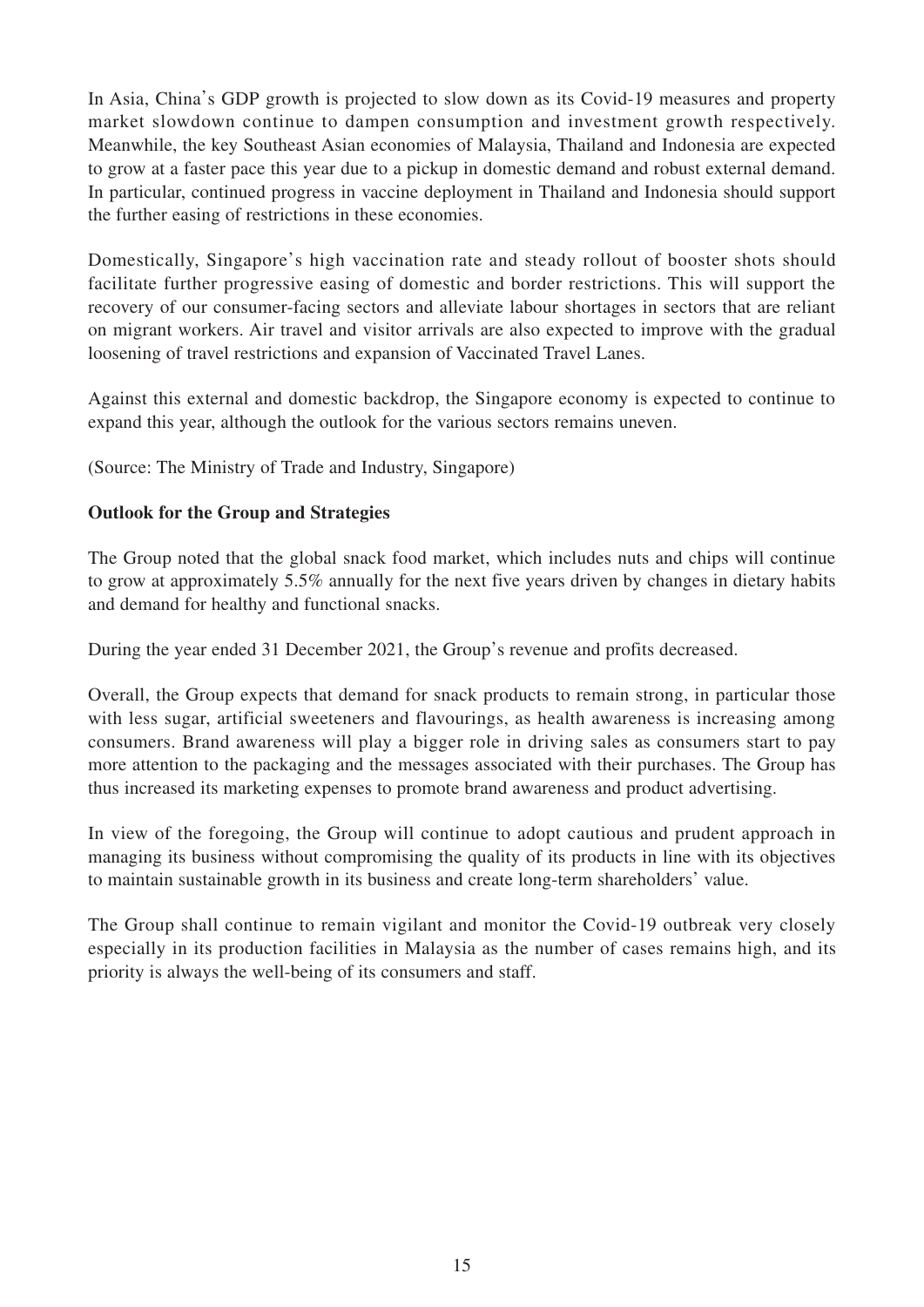### **FINANCIAL REVIEW**

#### **Revenue**

The Group's revenue decreased by approximately S\$4.3 million or 6.2% from approximately S\$69.6 million for the year ended 31 December 2020 to approximately S\$65.3 million for the year ended 31 December 2021 mainly due to lower sales from the PRC (including Hong Kong) which decreased from S\$11.6 million for the year ended 31 December 2020 to S\$7.7 million for the year ended 31 December 2021, attributed mainly to a non-recurring large order in 2020 from an OEM customer based in Hong Kong.

### **Cost of sales**

The Group's cost of sales decreased by approximately S\$3.3 million or 6.5% from approximately S\$50.9 million for the year ended 31 December 2020 to approximately S\$47.6 million for the year ended 31 December 2021 mainly due to the decrease in cost of materials, consistent with the decrease in revenue and the lower average cost of certain raw nuts.

#### **Gross profit**

The Group's total gross profit decreased by approximately S\$1.0 million or 5.3% from approximately S\$18.7 million for the year ended 31 December 2020 to approximately S\$17.7 million for the year ended 31 December 2021 in line with the decrease in revenue. The Group's overall gross profit margin increased from approximately 26.9% for the year ended 31 December 2020 to approximately 27.1% for the year ended 31 December 2021 mainly due to increase in gross profit margin for nuts as discussed above.

### **Other income**

The Group's other income decreased by approximately S\$0.6 million or 62.2% from approximately S\$0.9 million for the year ended 31 December 2020 to approximately S\$0.3 million for the year ended 31 December 2021 mainly due to lower amounts of government grants received as part of the support measures by the government which aimed to aid businesses cope with challenges arising from the Covid-19 pandemic and decrease in interest income mainly arising from lower interest rates.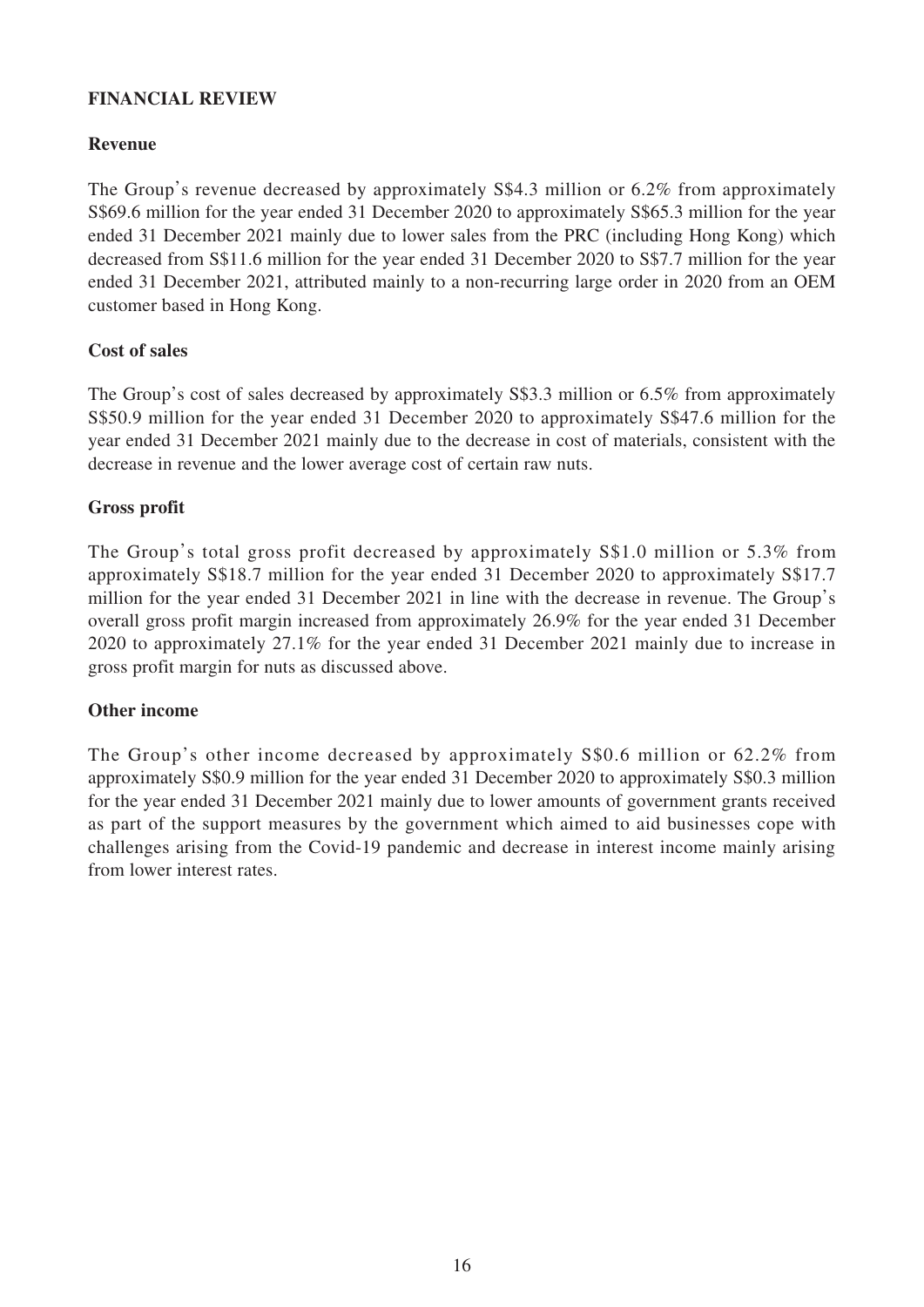#### **Other gains and losses**

The Group reported other losses of approximately S\$260,000 for the year ended 31 December 2021 compared to other losses of approximately S\$158,000 for the year ended 31 December 2020 mainly due to fair value loss on investment property of approximately S\$265,000 for the year ended 31 December 2021, for a property that was newly acquired in 2021. On the other hand, the Group recorded a lower fair value loss on derivative financial instruments of approximately S\$48,000 for the year ended 31 December 2021, compared to approximately S\$236,000 for the year ended 31 December 2020.

#### **Selling and distribution expenses**

Selling and distribution expenses increased by approximately S\$0.5 million or 17.6% from approximately S\$3.0 million for the year ended 31 December 2020 to approximately S\$3.5 million for the year ended 31 December 2021 mainly due to increased marketing activities including online brand and product advertising, and update of packaging designs.

#### **Administrative expenses**

Administrative expenses increased by approximately S\$1.6 million or 20.9% from approximately S\$7.5 million for the year ended 31 December 2020 to approximately S\$9.0 million for the year ended 31 December 2021 due to higher professional fees from consultancy services provided for the year ended 31 December 2021.

#### **Finance costs**

Finance costs decreased by approximately S\$22,000 or 14.8% from approximately S\$149,000 for the year ended 31 December 2020 to approximately S\$127,000 for the ended 31 December 2021 mainly due to decrease in interest on bank loans arising from lower interest rates in 2021.

#### **Income tax expense**

Income tax expense decreased by approximately S\$0.3 million or 16.2% from approximately S\$2.0 million for the year ended 31 December 2020 to approximately S\$1.7 million for the year ended 31 December 2021 due mainly to lower profit before taxation. The Group also had tax effect of expenses not deductible for tax purposes of approximately S\$0.6 million for the year ended 31 December 2021 as compared to approximately S\$0.4 million for the year ended 31 December 2020.

#### **Profit for the year**

Profit for the year decreased by approximately S\$3.4 million or 49.9% from approximately S\$6.8 million for the year ended 31 December 2020 to approximately S\$3.4 million for the year ended 31 December 2021 mainly due to decrease in revenue, decrease in other income, increase in other losses, increase in selling and distribution expenses and increase in administrative expenses as discussed above.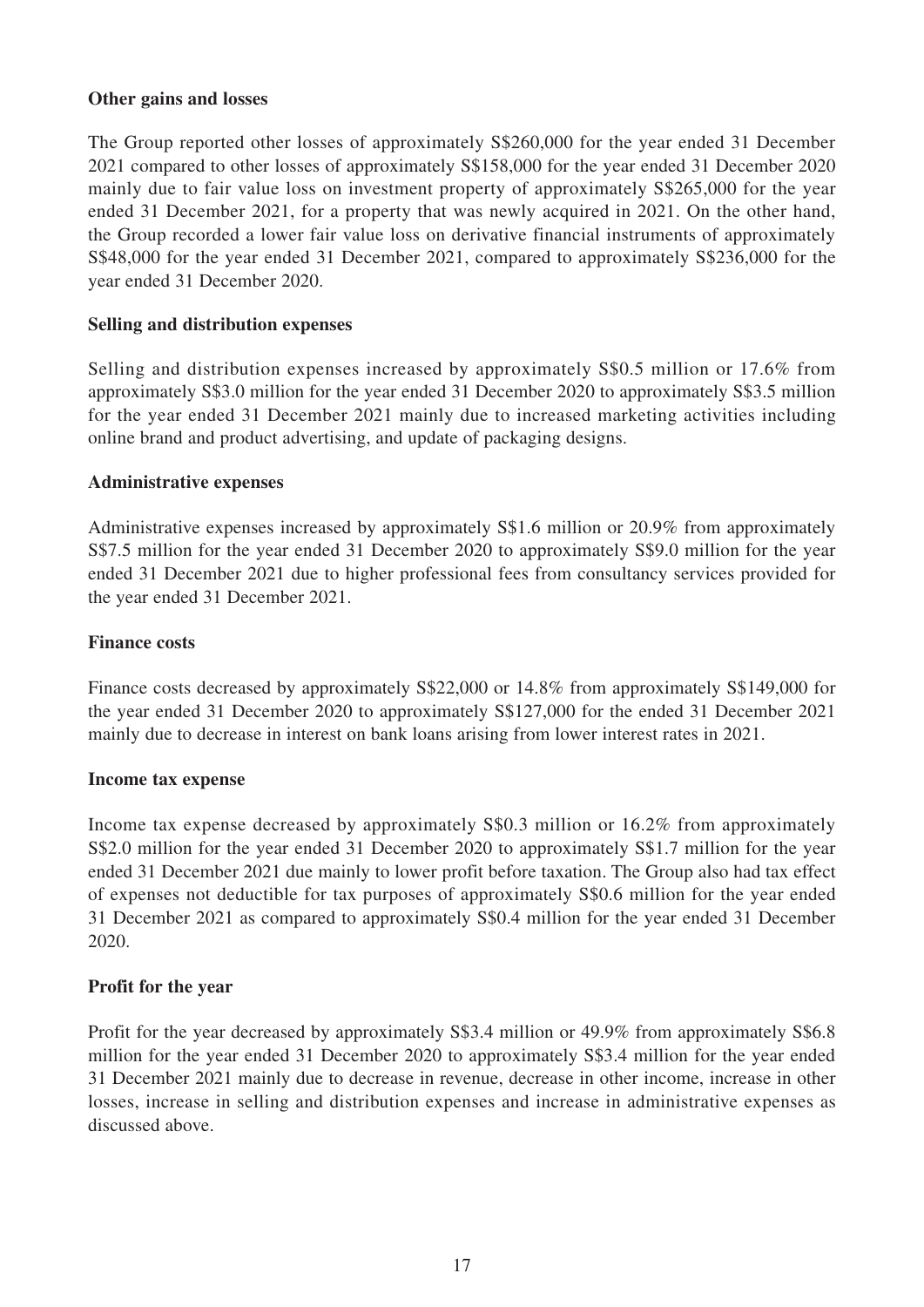# **LIQUIDITY, FINANCIAL RESOURCES AND CAPITAL STRUCTURE**

The Group's source of funds comprises a combination of internally generated funds, bank and other borrowings and net proceeds from the share offer. As part of the Group's liquidity risk management, the Group monitors its working capital to ensure that its financial obligations can be met when due by (i) ensuring healthy bank balances and cash for payment of its short-term working capital needs; (ii) monitoring trade receivables and its aging monthly and following up closely to ensure prompt payment from customers; and (iii) monitoring bank and lease payments.

As at 31 December 2021 and 2020, the Group's current ratio, being current assets over current liabilities was 4.5 times and 5.1 times respectively.

As at 31 December 2021, the Group's bank and other borrowings amounted to approximately S\$3.8 million, which was higher as compared to approximately S\$2.5 million as at 31 December 2020. The Group maintained a relatively low gearing ratio, based on interest-bearing bank and other borrowings divided by net assets, at approximately 0.06 times as at 31 December 2021 (2020: 0.04 times).

## **CONTINGENT LIABILITIES**

As at 31 December 2021 and 31 December 2020, the Group provided performance guarantee to certain customers with balances amounted to approximately S\$0.1 million and approximately S\$0.3 million respectively.

#### **PLEDGE OF ASSETS**

The Group has pledged leasehold building, freehold land and building to secure general banking facilities granted to the Group with carrying values of approximately S\$12.5 million and approximately S\$12.7 million as at 31 December 2021 and 31 December 2020 respectively.

### **CAPITAL EXPENDITURES AND COMMITMENTS**

During the year ended 31 December 2021, the Group had incurred capital expenditures of approximately S\$3.2 million as compared to approximately S\$2.0 million in the year ended 31 December 2020. The expenditures were mainly related to the purchase of property, plant and equipment to support the growth of the Group's business.

The Group has capital commitments of approximately S\$0.2 million as at 31 December 2021 (2020: approximately S\$3.8 million).

### **SIGNIFICANT INVESTMENTS**

The Group did not hold any significant investments as at 31 December 2021 and 31 December 2020.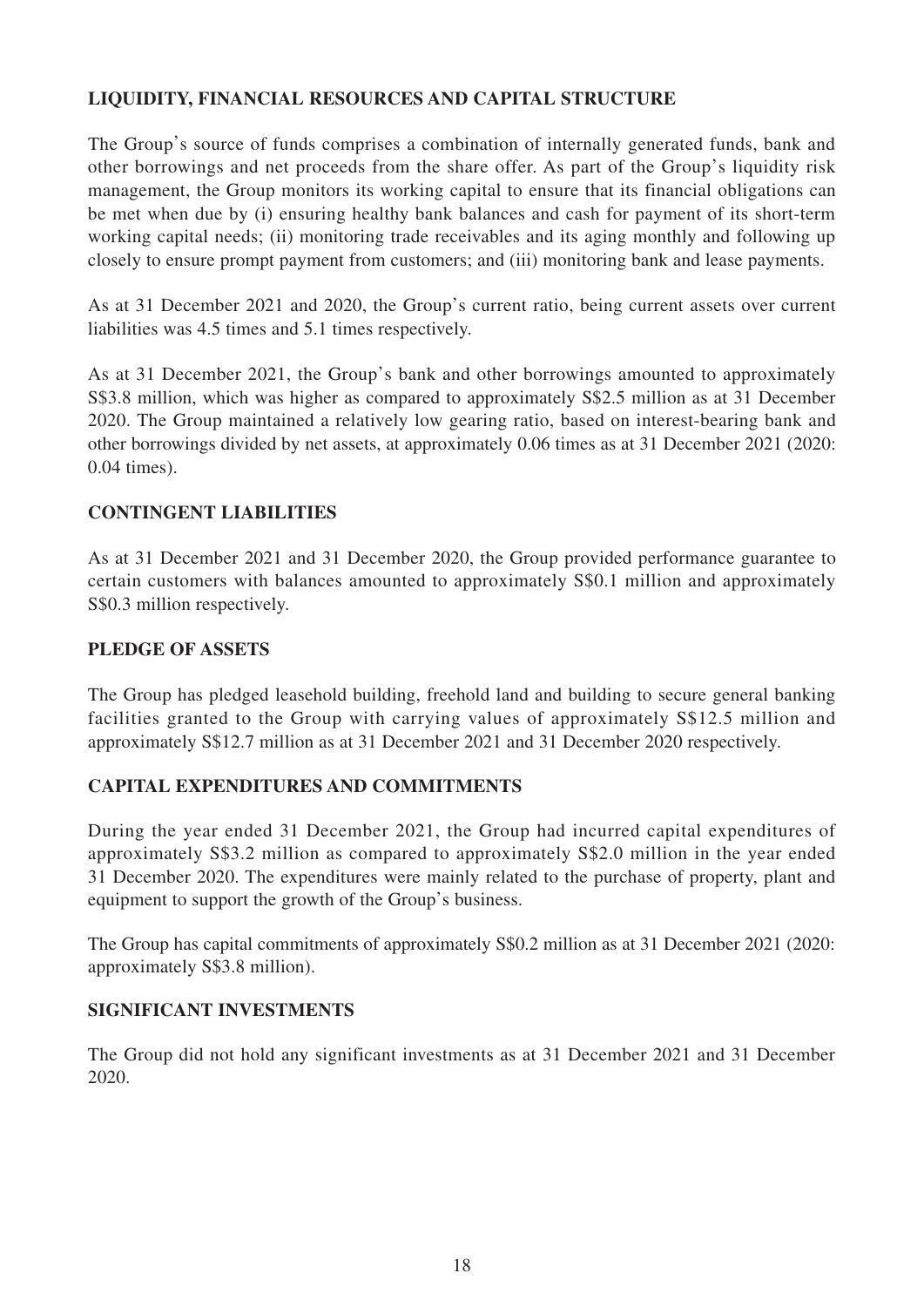## **MATERIAL ACQUISITIONS AND DISPOSALS OF SUBSIDIARIES AND ASSOCIATED COMPANIES**

There was no material acquisitions and disposals of subsidiaries and associated companies for the year ended 31 December 2021.

### **EVENTS AFTER THE REPORTING PERIOD**

Subsequent to 31 December 2021, the Group redesignated the investment property located at No. 3, Jalan Istimewa 1, Taman Perindustrian Cemerlang 81800 Ulu Tiram, Johor Darul Takzim, Malaysia for Group's own use and the lease to third party expired on 31 December 2021. The property was transferred from investment property to property, plant and equipment on 1 January 2022.

## **USE OF PROCEEDS FROM LISTING**

The Company's shares have been listed on the Stock Exchange since 14 January 2019, being the Listing Date, and the net proceeds from the share offer (after deducting listing expenses) amounted to approximately HK\$66.8 million (equivalent to approximately S\$11.7 million) (the "Net IPO Proceeds"). The Group has utilised approximately HK\$16.0 million (equivalent to approximately S\$2.8 million) of the Net IPO Proceeds as at 31 December 2021. The following sets forth a summary of the allocation of the Net IPO Proceeds and its utilisation as at 31 December 2021:

| Use of proceeds                                      | Approximate<br>amount of<br>net proceeds<br>(HK\$'million) | Approximate<br>percentage of<br>net proceeds<br>(%) | Approximate<br>actual amount<br>utilised as at<br>31 December<br>2021<br>(HK\$'million) | <b>Unused</b><br>amount of<br>net proceeds<br>as at<br>31 December<br>2021<br>(HK\$'million) |
|------------------------------------------------------|------------------------------------------------------------|-----------------------------------------------------|-----------------------------------------------------------------------------------------|----------------------------------------------------------------------------------------------|
| Expansion of existing nuts and potato chips products | 26.7                                                       | 40.0                                                | 9.8                                                                                     | 16.9                                                                                         |
| Production and launch of tortilla chips              | 16.3                                                       | 24.4                                                |                                                                                         | 16.3                                                                                         |
| Expansion of workforce                               | 17.6                                                       | 26.3                                                |                                                                                         | 17.6                                                                                         |
| Working capital                                      | 6.2                                                        | 9.3                                                 | 6.2                                                                                     |                                                                                              |
| <b>Total</b>                                         | 66.8                                                       | 100.0                                               | 16.0                                                                                    | 50.8                                                                                         |

As at the date of this announcement, the unutilised Net IPO Proceeds were deposited with licensed banks in Singapore and Hong Kong.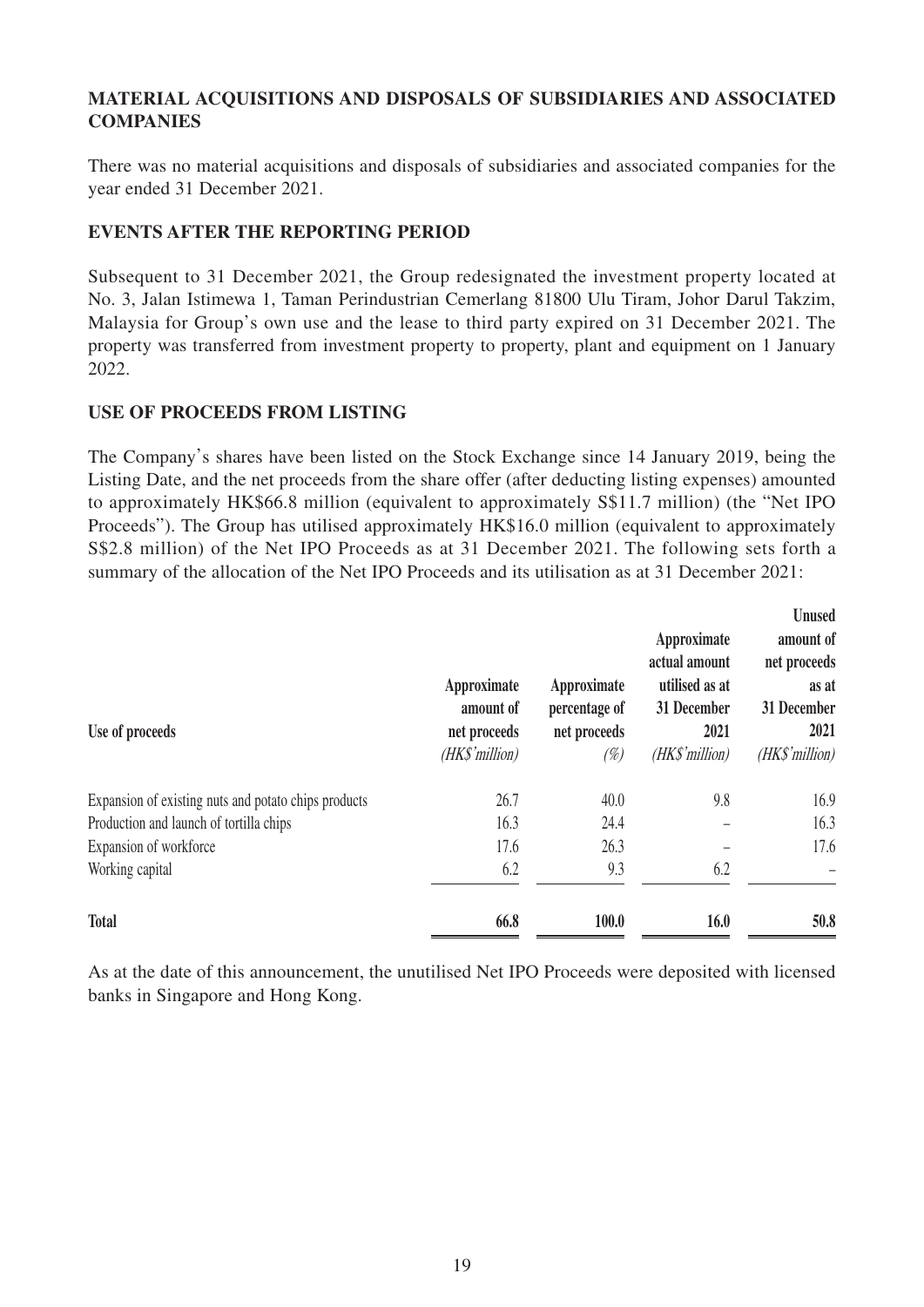### **FOREIGN EXCHANGE EXPOSURE**

As the Group sells a majority of its food products overseas in which these sales are principally denominated in US\$ and sources its main materials in which these purchases are principally denominated in US\$, Euro and AUD, the Group is exposed to foreign currency exchange fluctuations arising in the normal course of its business operations.

The Group generally hedges 30% of its expected monthly sales and purchases denominated in foreign currencies.

The Group has a committee in place, comprising its finance manager and its executive Directors. The committee meets regularly from time to time when necessary and is responsible for reviewing, researching and studying the future foreign exchange rates and the methods of hedging. In deciding whether to enter into any foreign currency hedging transactions, the committee will undertake a cautious approach and will consider factors including (i) the expected sales and purchases denominated in foreign currencies; (ii) the historical foreign exchange rates; and (iii) the perceived future foreign exchange rates. The finance manager keeps track of the Group's hedging activities and all hedging contracts have to be approved by the executive Directors. As sales and purchases will continue to be denominated in foreign currencies, the Group expects that it will continue to enter into hedging arrangements where necessary.

## **DIVIDEND**

After due consideration of the uncertain macroeconomic outlook ahead as set out in the section headed "Outlook and Strategies" of this announcement, the Board has resolved not to recommend any final dividend for the year ended 31 December 2021 even though the Group was profitable (No dividend declared for the year ended 31 December 2020). Nonetheless, the Group's dividend policy has not changed and the Board will continue to assess whether to recommend dividend in the next financial period.

# **ANNUAL GENERAL MEETING**

The annual general meeting of the Company (the "AGM") will be held at 10:00 a.m. on 30 May 2022 at 255 Pandan Loop, Singapore 128433 and the notice of the AGM will be published and despatched in accordance with the requirements under the Company's articles of association and the Listing Rules in due course.

### **CLOSURE OF REGISTER OF MEMBERS**

For the purpose of determining the shareholders' rights to attend and vote at the AGM, the register of members of the Company will be closed from 25 May 2022 to 30 May 2022, both days inclusive, during which period no transfer of Shares will be registered. In order to be eligible to attend and vote at the AGM, non-registered shareholders must lodge all completed transfer documents accompanied by the relevant share certificates with the Company's branch share registrar and transfer office in Hong Kong, Tricor Investor Services Limited, at Level 54, Hopewell Centre, 183 Queen's Road East, Hong Kong for registration no later than 4:30 p.m. on 24 May 2022.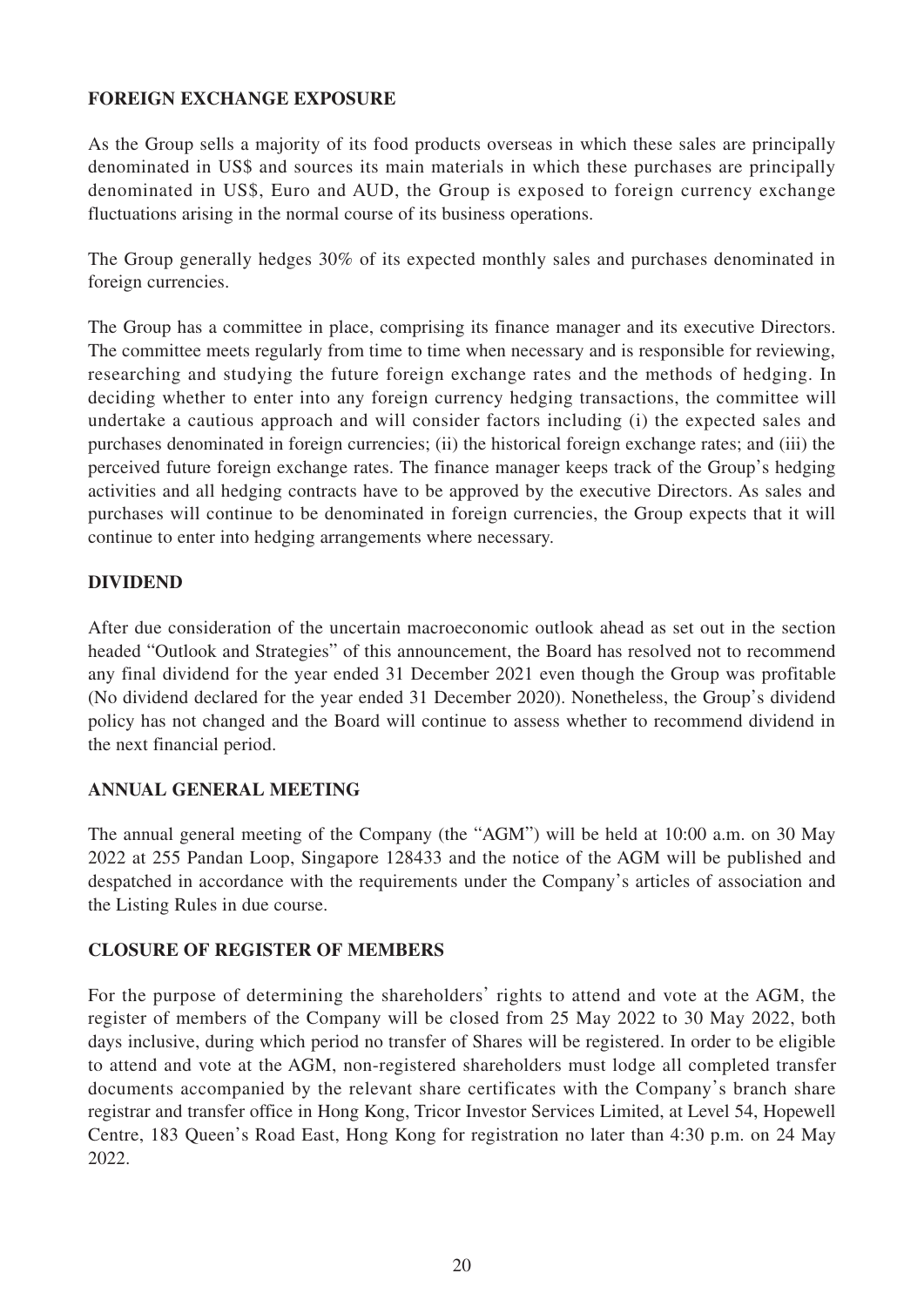### **EMPLOYEES AND REMUNERATION POLICIES**

The Group had 271 employees and 270 employees as at 31 December 2021 and 31 December 2020 respectively. The Group incurred staff costs of approximately S\$10.2 million and S\$10.4 million for the years ended 31 December 2021 and 2020 respectively. Remuneration is determined by reference to prevailing market terms and in accordance with the performance, qualification and experience of each individual employee. The Company has adopted a share option scheme (the "Share Option Scheme") on 20 December 2018 to enable the Board to grant share options to eligible participants with an opportunity to have a personal stake in the Company with a view to achieve the following objectives: (i) motivate the eligible participants to optimise their performance efficiency for the benefit of the Group; and (ii) attract and retain or otherwise maintain an ongoing business relationship with the eligible participants whose contributions are or will be beneficial to the long-term growth of the Group.

As at 31 December 2021, there was no outstanding share option granted under the Share Option Scheme.

# **PURCHASE, SALE OR REDEMPTION OF SHARES**

During the year ended 31 December 2021, neither the Company nor any of its subsidiaries had purchased, sold or redeemed any of the listed securities of the Company.

## **CORPORATE GOVERNANCE**

The Company is committed to fulfilling its responsibilities to its shareholders and protecting and enhancing shareholders' value through good corporate governance.

The Directors recognise that a good corporate governance is essential for the Company to achieve its objectives and drive improvement, as well as maintain legal and ethical standing in the eyes of shareholders, regulators and the general public.

The Company has adopted the Corporate Governance Code contained in Appendix 14 to the Listing Rules.

To the best of the knowledge of the Board, the Company has complied with the Corporate Governance Code for the year ended 31 December 2021 save for Code Provision C.2.5 (currently known as D.2.5). For the year ended 31 December 2021, due to the continuous outbreak of Covid-19, the Company encountered difficulties in conducting internal audit and thus the internal audit was postponed. The annual internal audit will be conducted later this year.

### **MODEL CODE FOR SECURITIES TRANSACTIONS BY DIRECTORS**

The Company has adopted the Model Code for Securities Transactions by Directors of Listed Issuers (the "Model Code") as set out in Appendix 10 to the Listing Rules as its own code of conduct governing the Directors' securities transactions. All the Directors have confirmed, upon specific enquiries made by the Company, that they have complied with the Model Code during the year ended 31 December 2021.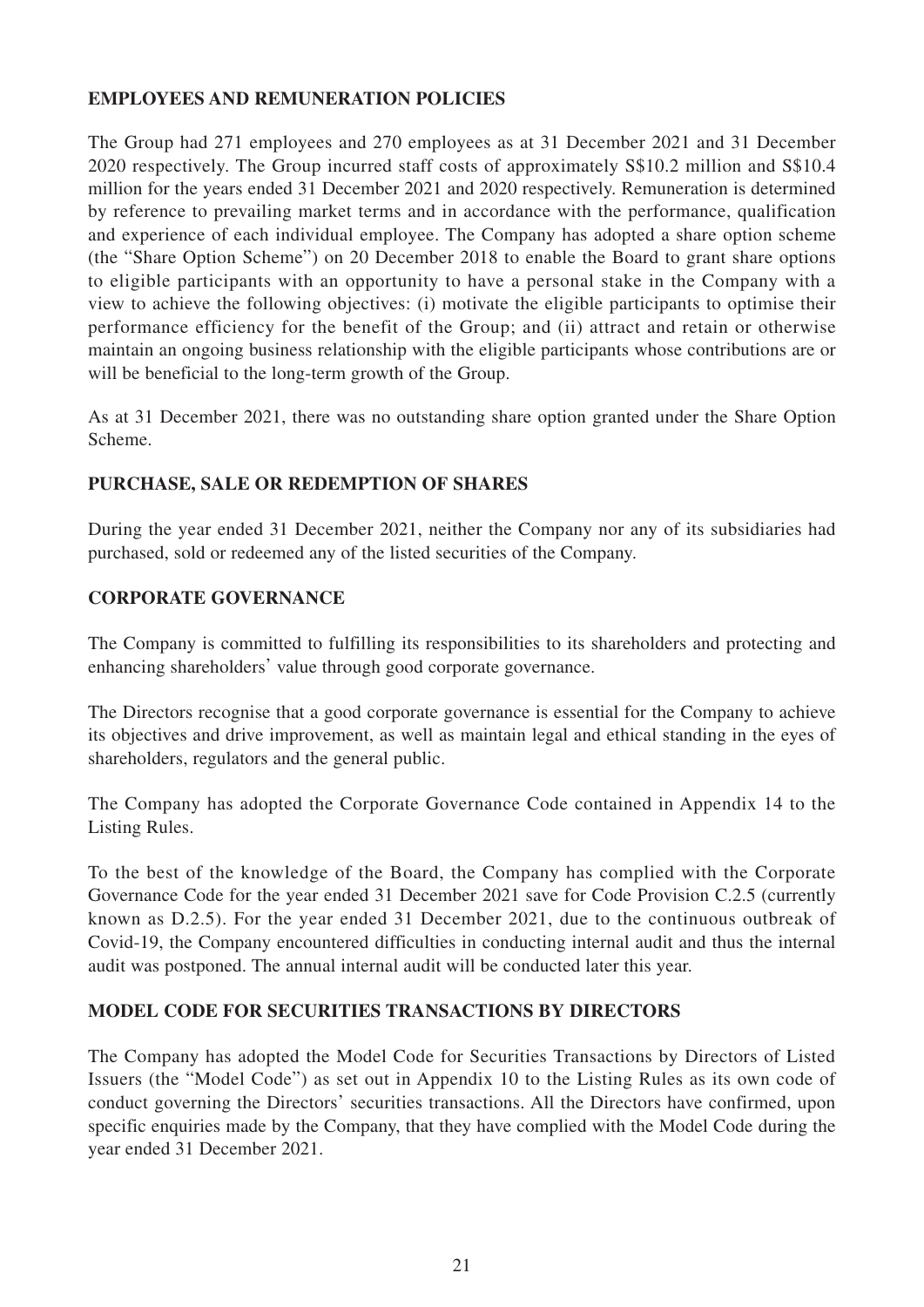# **DIRECTORS' INTERESTS AND SHORT POSITIONS IN THE SHARES, UNDERLYING SHARES AND DEBENTURES OF THE COMPANY AND THE ASSOCIATED CORPORATIONS**

As at 31 December 2021, the interests or short positions of the Directors of the Company in the shares, underlying shares and debentures of the Company or any of the associated corporations (within the meaning of Part XV of the Securities and Futures Ordinance (Chapter 571 of the Laws of Hong Kong) (the "SFO")), which were required: (a) to be notified to the Company and the Stock Exchange pursuant to Divisions 7 and 8 of Part XV of the SFO (including interests and short positions which they were taken or deemed to have under such provisions of the SFO); (b) pursuant to section 352 of the SFO, to be entered in the register referred to therein; or (c) to be notified to the Company and the Stock Exchange pursuant to the Model Code contained in Appendix 10 to the Listing Rules, were as follows:

#### **Long position in the shares of SWL Limited, an associated corporation of the Company**

| <b>Name of Directors</b> | Capacity/nature of interest | Number of<br>shares held | Percentage of<br>shareholding |
|--------------------------|-----------------------------|--------------------------|-------------------------------|
| Ms. Lim Seow Yen         | Beneficial owner            | 490                      | 24.5%                         |
| Mr. Lim Fung Yee         | Beneficial owner            | 490                      | 24.5%                         |
| Mr. Lim Fung Chor        | Beneficial owner            | 490                      | 24.5%                         |

Note: SWL Limited held in aggregate 750,000,000 shares, representing 75% of the issued share capital of the Company. The issued share capital of SWL Limited is legally and beneficially owned as to 24.5% by Mdm. Han Yew Lang, 24.5% by Ms. Lim Seow Yen, 24.5% by Mr. Lim Fung Yee, 24.5% by Mr. Lim Fung Chor, 1.0% by Mr. Loo Soon Hock James and 1.0% by Ms. Ong Liow Wah.

Save as disclosed above, as at 31 December 2021, none of the Directors of the Company had any interests or short positions in the shares, underlying shares or debentures of the Company (within the meaning of Part XV of the SFO), which were required: (a) to be notified to the Company and the Stock Exchange pursuant to Divisions 7 and 8 of Part XV of the SFO (including interests and short positions which he/she was taken or deemed to have under such provisions of the SFO), (b) pursuant to section 352 of the SFO, to be entered in the register referred to therein, or (c) pursuant to the Model Code to be notified to the Company and the Stock Exchange.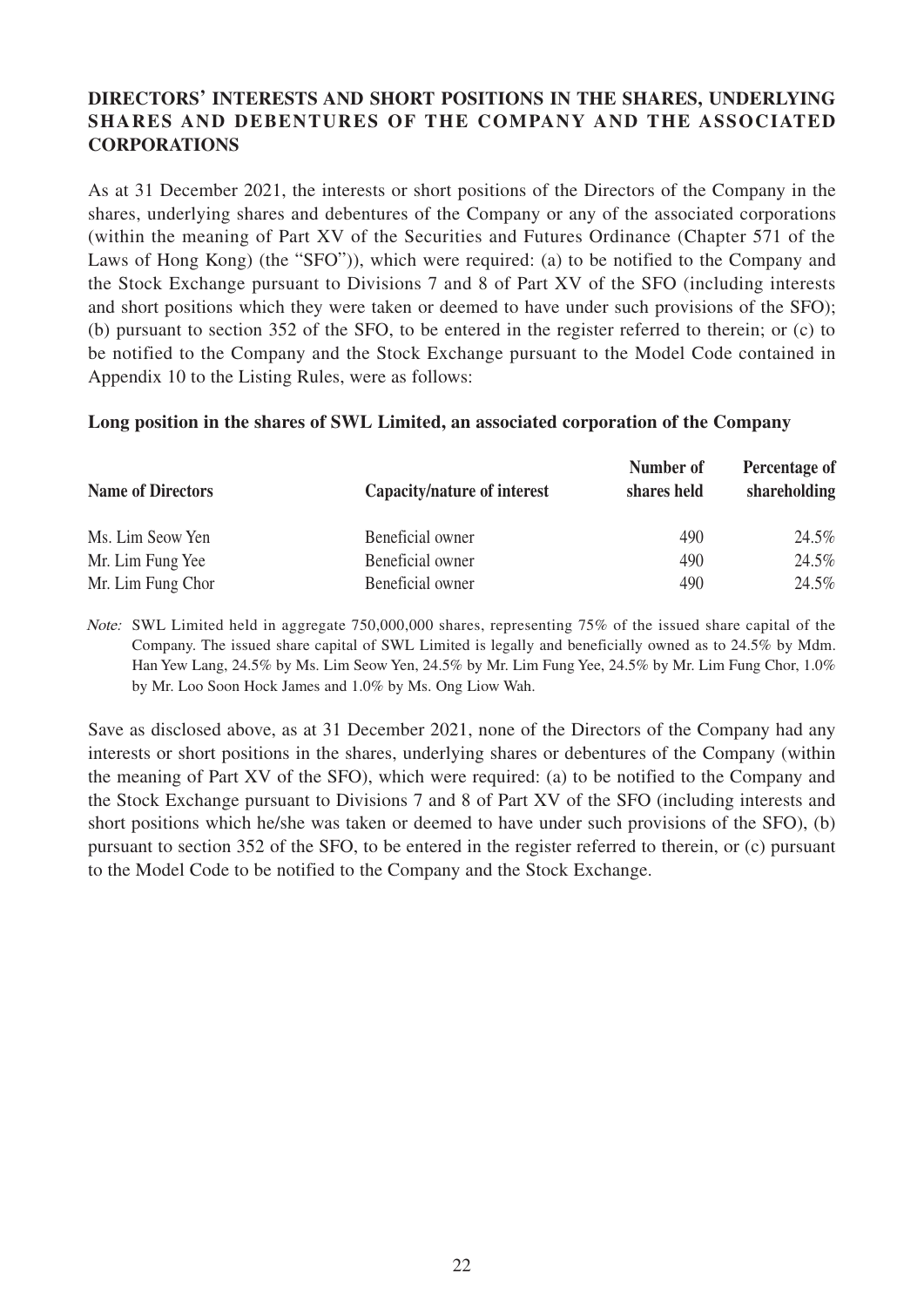### **SUBSTANTIAL SHAREHOLDERS' INTERESTS AND SHORT POSITIONS IN THE SHARES AND UNDERLYING SHARES OF THE COMPANY**

As at 31 December 2021, so far as is known to the Directors, the following persons (other than a Director of the Company) and entities had interests or short positions in the shares and underlying shares of the Company which would fall to be disclosed under the provisions of Divisions 2 and 3 of Part XV of the SFO, or as recorded in the register required to be kept by the Company under section 336 of the SFO:

| Name of shareholder | Capacity/nature of interest | Number of<br>shares held | Percentage of<br>shareholding |
|---------------------|-----------------------------|--------------------------|-------------------------------|
| <b>SWL</b> Limited  | Beneficial owner            | 750,000,000              | 75%                           |

Note: The issued share capital of SWL Limited is legally and beneficially owned as to 24.5% by Mdm. Han Yew Lang, 24.5% by Ms. Lim Seow Yen, 24.5% by Mr. Lim Fung Yee, 24.5% by Mr. Lim Fung Chor, 1.0% by Mr. Loo Soon Hock James and 1.0% by Ms. Ong Liow Wah.

Save as disclosed above, as at 31 December 2021, so far as the Directors are aware, no other persons (other than a Director of the Company) or entities had any interests or short positions in the shares or underlying shares of the Company, which would fall to be disclosed under the provisions of Divisions 2 and 3 of Part XV of the SFO, or as recorded in the register required to be kept by the Company under section 336 of the SFO.

## **INTEREST OF DIRECTORS IN A COMPETING BUSINESS**

During the year ended 31 December 2021, none of the Directors or their respective close associates had interests in businesses which compete or are likely to compete, either directly or indirectly, with the business of the Group pursuant to the Listing Rules.

### **NON-COMPETITION UNDERTAKING**

SWL Limited, Mdm. Han Yew Lang, Ms. Lim Seow Yen, Mr. Lim Fung Yee, Mr. Lim Fung Chor, Mr. Loo Soon Hock James and Ms. Ong Liow Wah (collectively, the "Controlling Shareholders") entered into a deed of non-competition dated 20 December 2018 in favour of the Company and the subsidiaries (the "Deed of Non-competition") regarding certain non-competition undertakings. Details of the Deed of Non-competition were disclosed in the section headed "Relationship with our Controlling Shareholders" in the Prospectus.

The Controlling Shareholders have confirmed compliance with and the enforcement of the terms of the Deed of Non-competition during the year ended 31 December 2021.